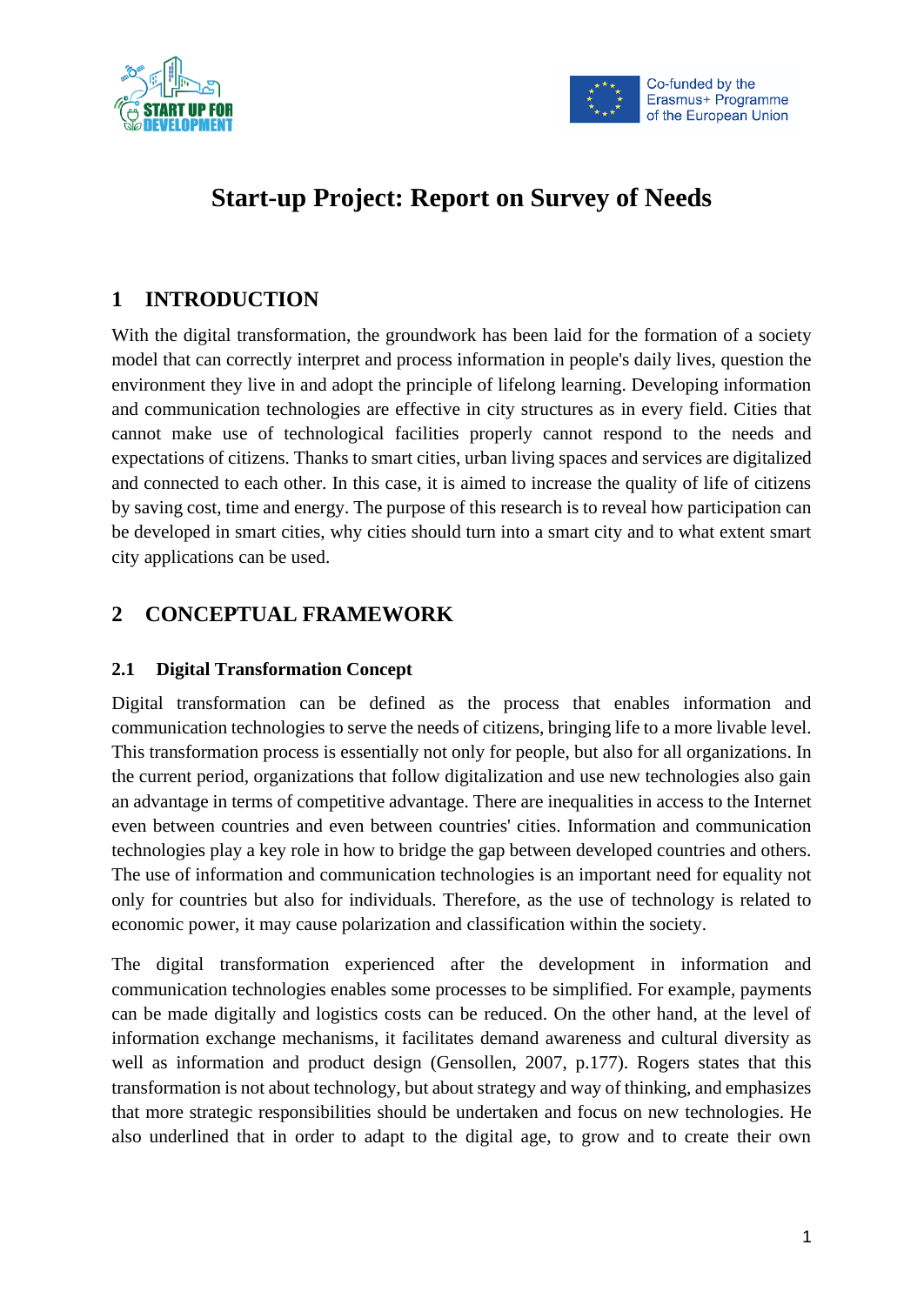



strategies, it is necessary to utilize service user networks, to make improvements for competition, to transform data into assets, to innovate and to add value (2007, p.14).

On the other hand, digital transformation paved the way for the formation of a society model that can correctly interpret and use information in people's daily lives, question the environment in which they live, and adopt the principle of lifelong learning. Many studies and reports have identified digital transformation as a strategic priority area. This is because, digital transformation involves social transformation involving individuals and the information and communication sector, the penetration of information and communication technologies into the business world, citizen-oriented service transformation, modernization of public administration, global competitive information technologies, competitive common and cheap communication infrastructure and services, innovation with research and development activities. It includes development. The point of attention in the studies is that it covers all segments of the society and is aimed at increasing the benefit and added value to the whole society.

### **2.2 Smart City Concept**

Although it is mentioned in some studies that the concept of smart city is urban services, the basis of it is the improvement of the living standards of the citizens. In other words, all smart urban services developed are designed to improve the welfare of individuals. It also encourages citizen participation to improve the relationship between smart cities, business and local governments (Brunn et al., 2012, p.589). In the press release published by the European Investment Bank on June 4, 2014 entitled "Smart cities for smart citizens", it was stated that cities have no choice but to become smart, regardless of their size. In addition, it has been announced that it is necessary to produce smart and sustainable solutions in order to better meet the basic needs of citizens and increase their quality of life.

The smart city concept has been developed to offer citizens a high quality of life and an easier life. Smart cities are getting smarter day by day compared to the past as a result of the development of digital technologies. Since sustainability is the basis of smart cities, there is a focus on efficiency in all solutions. For example, a smart city application to be implemented in the water distribution network of the city is expected to reduce the loss and leakage rate while at the same time protecting natural resources. The effect of this that spreads to the citizens includes the creation of low usage fees, as well as the continuous monitoring of the quality of the water, protecting the public health and bringing the citizens together with high service quality. When we look at the smart city definitions in the literature, the following definitions are encountered. Among the main reasons for the creation of smart cities, smart cities are related to the relationships between people and everyday objects that surround them. It is important to use e-government applications in a smart city in terms of encouraging the participation of individuals in reporting their problems and planning (Popescul & Radu, 2016). It is a system that covers city administration, education, health, public safety, transportation and public services in order to provide more intelligent, interconnected and efficient critical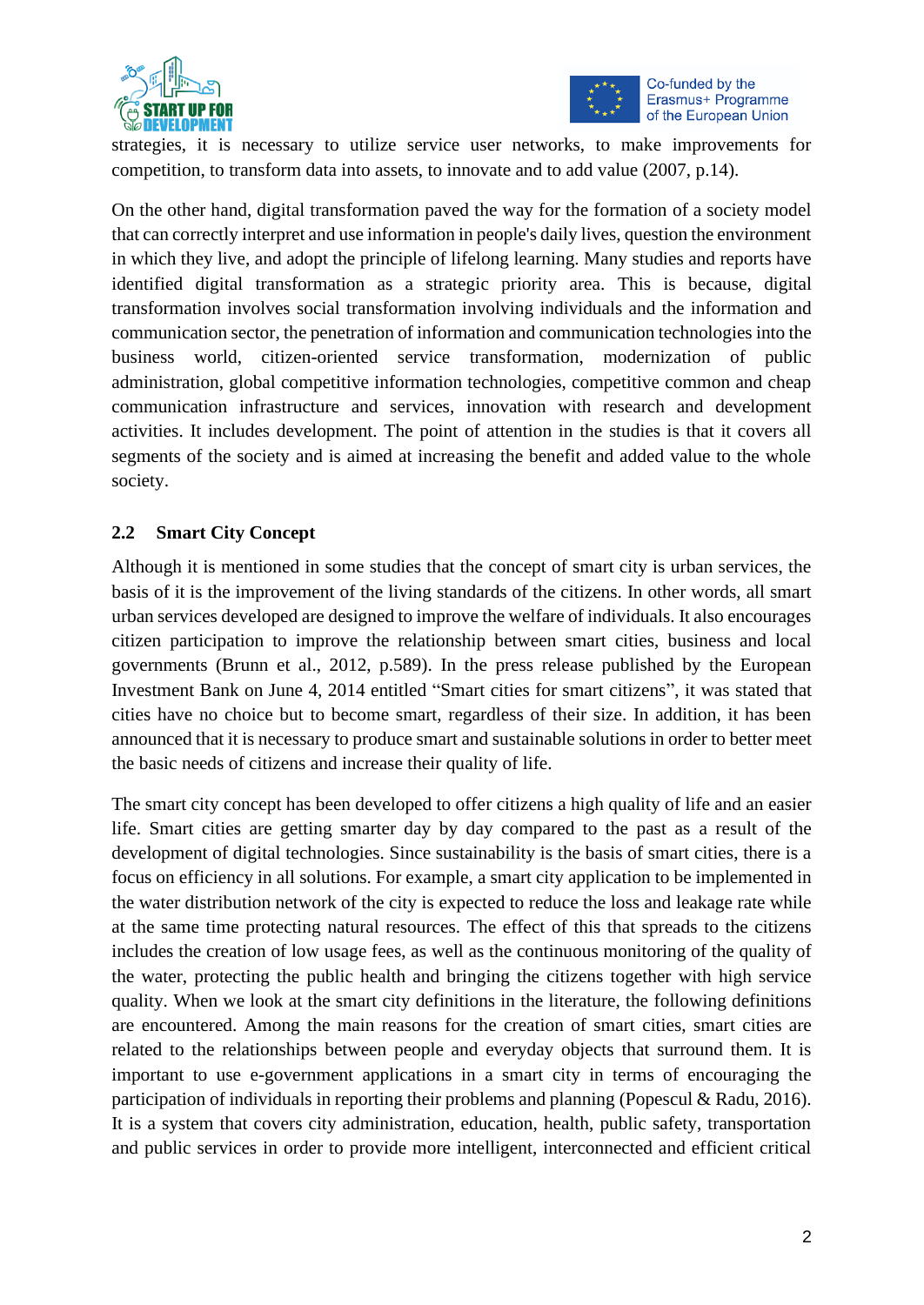



infrastructure components and services by using smart computer technologies (Washburn & Sindhu, 2010, p.2).

According to another definition, it is a city that monitors and integrates all of its critical infrastructures, including roads, bridges, tunnels, rails, subways, transportation and airports. At the same time, it is a city that can better optimize its water and energy consumption, its resources, plan preventive maintenance activities, and provide maximum service to its citizens who do not neglect security (Hall, 2000). Three different remarkable approaches have been determined from the definitions of smart cities (Abella et al., 2015, p.840). These are sustainable smart cities, sensor smart cities and collaborative smart cities.

- Sustainable Smart City: One of the most popular approaches for smart cities is to consider energy consumption. In this approach, great importance is attached to energy savings, alternative energy sources and more efficient means of transportation. The biggest advantage of the approach is that investments can be easily converted into money savings.
- *Smart City with Sensors:* This approach emphasizes how the city is perceived by the citizens. The city manages thousands of different sensors such as traffic sensors, air pollution sensors, sound sensors, moisture sensors and camera sensors in a scattered structure. These sensors provide critical information to solve some of the city's most complex problems. However, it uses existing technology to manage the impressive amount of data generated. When using sensors with this potential, they can provide solutions to problems by providing a logical perspective.
- *Collaborative Smart City:* It is the third and popular approach of smart cities. This approach is based on the ability of its citizens to participate in the daily operations of the city. It contributes to the development of participatory policies in city management by operating digital participation mechanisms with the data provided to citizens.

Smart cities use automated auxiliary systems and digital systems for real-time data generation in order to use urban infrastructure components and services more efficiently and to connect these components to each other. The opportunities offered by information and communication technologies are used to support these systems. In the report published within the scope of the OECD green growth studies, it was stated that smart city applications could reach 400 billion USD per year in the global market in 2020, and it was stated that many cities are already adopting and following these new opportunities. In the same report, it was stated that one of the most important applications of smart city vehicles is the production, collection and dissemination of urban data and information (OECD, 2016, p.82).

# **2.3 Digital Transformation and Smart Cities**

Today, innovative services are encountered in many areas such as education, health, agriculture and transportation through information and communication technologies. With digital transformation, the groundwork has been laid for the formation of a society model that can correctly interpret and process information in people's daily lives, question the environment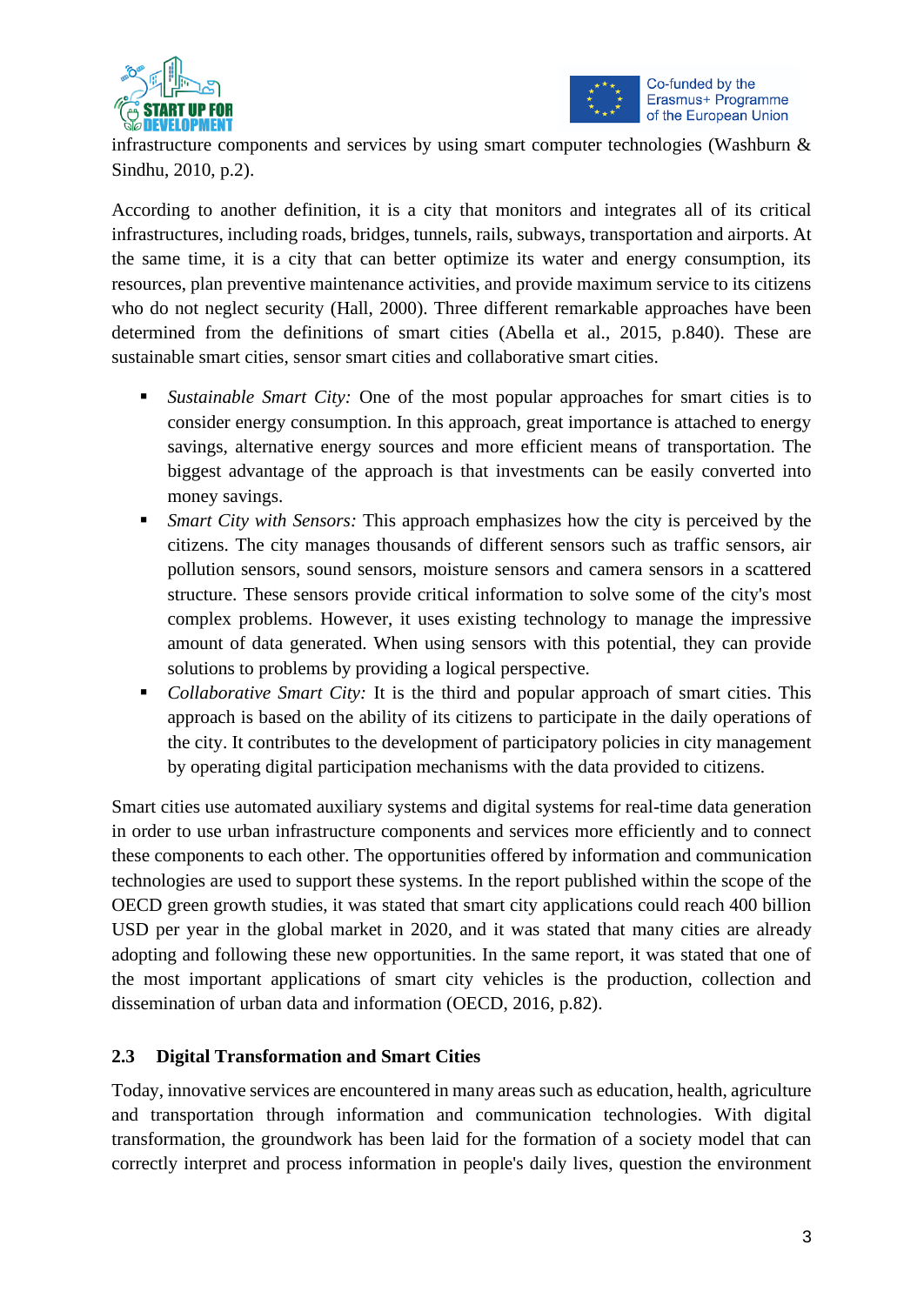



they live in and adopt the principle of lifelong learning. Developing technologies are also effective in city structures as in every field, and cities that cannot benefit from technological facilities as required cannot meet the needs and expectations of citizens. With the smart city concept, urban living spaces are digitalized and all objects in the city become interconnected within the scope of the internet of things. In this case, it is aimed to increase the quality of life of citizens by saving cost, time and energy.

With the development of information and communication technologies, the encirclement of our entire environment has made people a part of the global network. The digitalization of these technologies not only changes people's relations with each other, but also changes their perceptions of time and space. Thus, one-way and individual communication activities have been carried to a versatile dimension. With the development of industry and trade in our country, migration has started from rural areas dealing with agriculture to cities where industry and trade are developed. With the effect of this migration, three out of every four people have come to live in cities today. This increasing density of the population in cities has brought problems in areas such as transportation, housing, education, infrastructure, health, safety, environment and energy. Local governments should approach and solve these problems wisely and offer citizens a more livable city. Developments in information and communication technologies also offer different and innovative solutions to citizens under the title of smart city applications.

Castells states that in the digital age, the continuous transformation of communication technologies and the development of communication media affect all areas of social life through a network, as a constantly changing structure, global and local (2013, p.21). With the effect of developments in internet technologies, it has become possible for millions of people around the world to connect to a network with their computers. With the changing and developing infrastructure of communication technologies, the connection of objects apart from people is realized. Information and communication technologies, together with digitalization, cause the formation of social applications in a wide range of daily life and the routine renewal of human experiences. While these experiences include working styles, socialization, consumption, health, social services, safety, entertainment and socio-cultural environment perception, they also include attributing new meanings to these experiences (Castells et al., 2007, p.77). In this context, for the proliferation of electronic innovations in public services, the development of international competitiveness of states and an effective democratic social state performance, the characteristics of the innovation understanding of the public administrations in the field of e-government gain critical importance.

#### **2.3.1 Smart City Functions**

Cities have adopted different approaches based on technology providers' business models to develop smart solutions based on their location. As a matter of fact, rapidly growing and developing information technologies add new ones to their products and services with the opportunities provided by technology. Smart cities are evaluated with six basic dimensions (Madakam & Ramasmawy, 2014).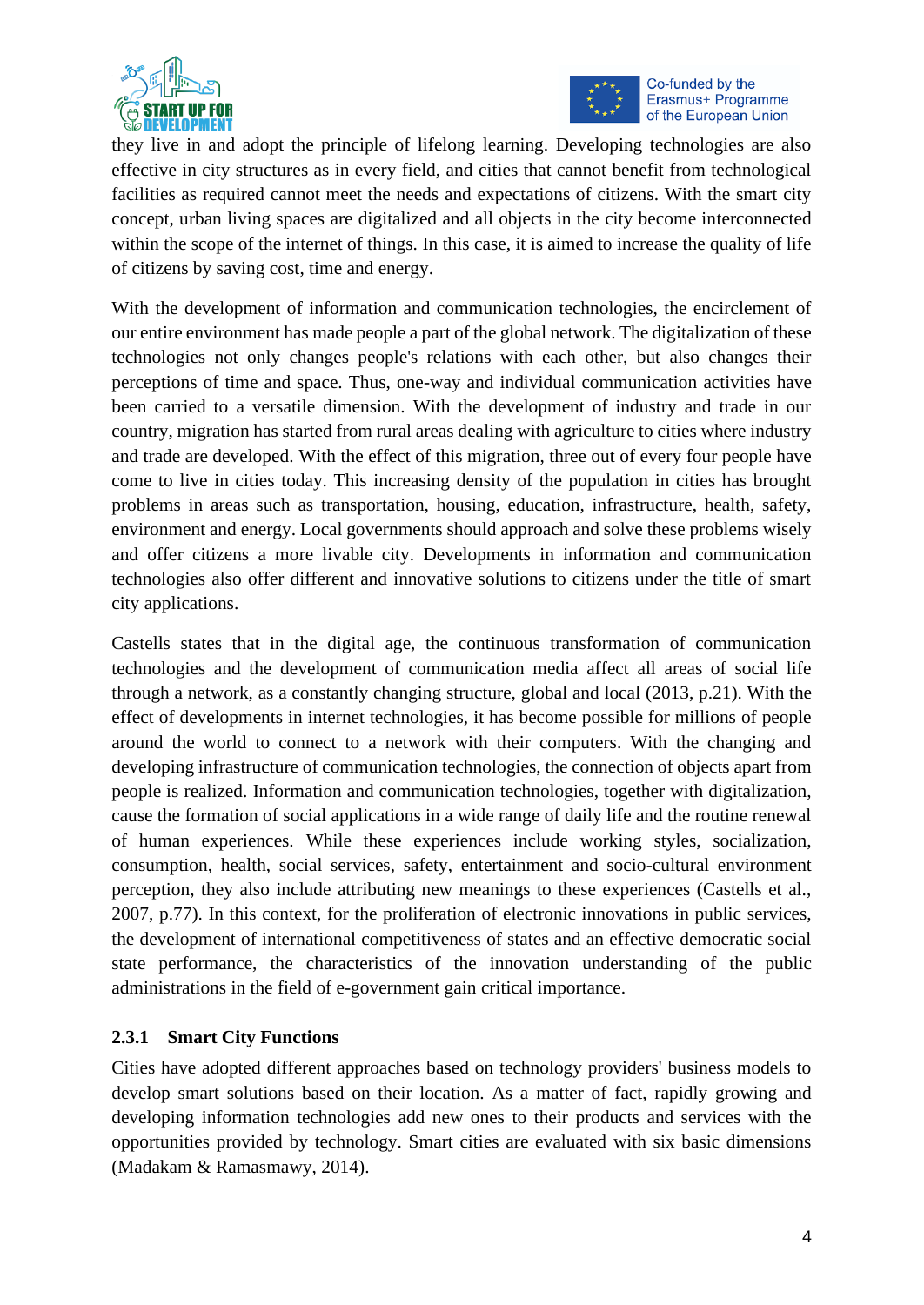



### *Smart Economy - Innovation and Competition*

It basically involves focusing on high quality. While advocating for innovation and entrepreneurship, it focuses on the development of new and high technologies and promotes innovation to encourage closer ties between the domestic economy and the world economy.

# *Smart Citizens – Creativity*

Citizens are the main reason for the existence of cities and policies. Therefore, the key to developing smarter cities is getting smart people involved. It is also the encouragement of the public to participate in public affairs. It aims to offer mobile education vehicles equipped with new technological devices to the service of citizens and contribute to their development so that the trainings provided by local governments can be delivered to the whole society.

# *Smart Governance - Participation and Empowerment*

Smart city governance includes the use of electronic devices in large-scale organizations, including phones, fax machines, printers, computers, servers, and video conferencing systems, as well as these network components, including surveillance systems. With the technological devices to be used, active participation ways are opened for citizens in matters that concern them. The size of engagement needs to be increased and encouraged through online platforms and other appropriate channels.

### *Smart Mobility - Infrastructure and Transportation*

Smart mobility supports the goals of the climate change response. It provides management of processes including energy security, real-time traffic management, vehicle management in passenger transportation, parking lot management, fleet management and bicycle use management. It also includes services such as providing support in the use of electric vehicles and car sharing services by optimizing the fees. It aims to increase the efficiency and service quality of urban transportation by using video surveillance and remote sensing techniques in order to make traffic management effective and efficient. Providing transportation with smart cards in public transportation, creating smart stops, setting up passenger information system, ensuring line optimization, smart parking systems, online parking reservation, making payments with mobile devices, reporting instant capacity in public transportation and establishing smart intersection management systems can be cited as examples of smart mobility.

# *Smart Environment - Natural Resources and Sustainability*

With the rapid growth of the world population, the increase in diversity in the needs of societies has also led to a rapid increase in the demand for natural resources. The rapid consumption of natural resources has caused the residential areas to become more crowded and brought problems related to environmental pollution. Web-based and remote monitoring technologies are used to fully understand and analyze the distribution of public spaces and green spaces in order to encourage the proliferation of smart cities and green spaces. Thus, the implementation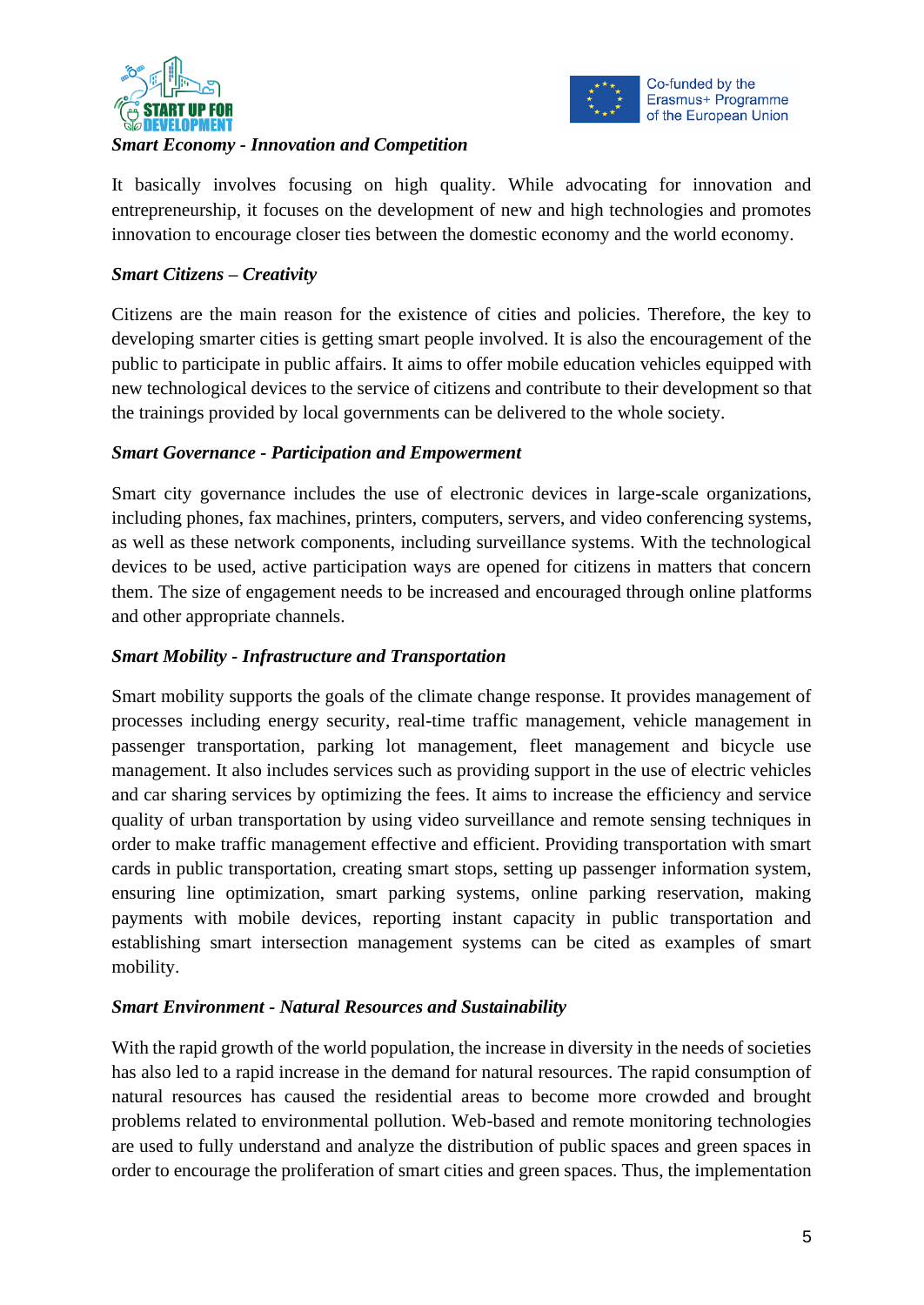



of green city planning is planned. In smart cities, renewable energy sources are obtained from the existing energy flow in natural processes and used. These resources can be listed as solar energy, wind energy, geothermal energy, biomass energy and hydrogen energy.

# *Smart Life - Culture and Quality of Life*

Smart cities use the internet of things technology to enable people to connect with each other, manage their homes and offices from outside more easily, interact more closely with their environment for smart living. At the same time, the use of online social platforms aims to improve the quality of life of the citizen. Thus, a healthier, happier and more vibrant lifestyle can be developed.

With smart cities, urban living spaces are expected to be digitalized, and all objects in the city are expected to become interconnected within the scope of the Internet of Things. In this case, it is aimed to increase the quality of life of the citizens by saving cost, time and energy. Considering the geographical conditions of the cities, it is essential to determine a smart city strategy according to the structure of each city and to transfer resources in accordance with this strategy, to determine the road map within the framework of a participatory understanding by including the local government, university, non-governmental organizations and citizens. As a matter of fact, smart city projects are shaped according to the needs of each city.

Smart city applications aimed to increase the awareness level of citizens by collecting data on the amount of water and electricity consumption of citizens and institutions, and the emission consumption arising from energy use by prioritizing digitalization so that the public resources of cities can be used effectively and efficiently. In this way, they aimed to give their citizens a sense of responsibility.

Smart city is a phenomenon that includes many sectors such as transportation, education, health, administration, public security, infrastructure, logistics, information communication technologies, ecology and the efficient consumption of resources such as building construction. In addition, these sectors have an impact on the daily lives of the city dwellers. At the same time, the smart city phenomenon progresses together with smart citizens. Smart cities can make efficient resource consumption to analyze the problems of local communities and find solutions, and have the potential to improve the quality of life of citizens by increasing the capacity of the existing infrastructure. In addition, smart cities can pave the way for commercial enterprises to develop themselves by using real-time data on the operation of services offered to citizens in cities.

For a sustainable city, it is necessary to maximize economic opportunities and minimize environmental damage (Mauricio et al., 2016, p.16). As a matter of fact, it is stated that the smart city concept is seen as an important factor for cities to monitor the transformation speed of the society and to meet the expectations and needs of the population. Digitalization is making new products and services available by developing new business models, combining information, company resources and digital technologies with new combinations. It also means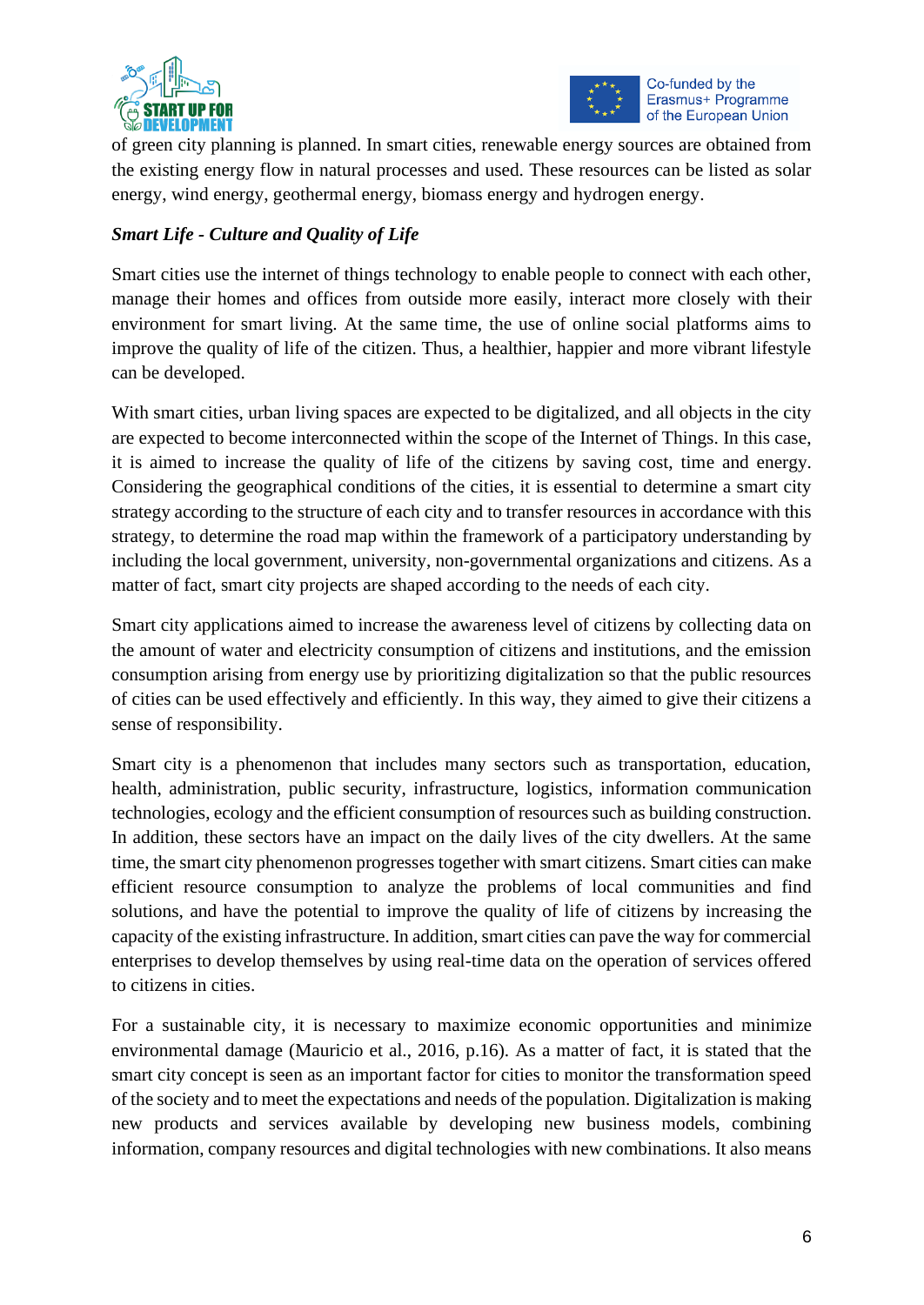



adapting technology to these resources in order to use company resources much more effectively.

# **3 METHODOLOGY**

In order to achieve the objectives determined within the scope of this research, the description method that emphasizes describing what events, entities, institutions, groups and various areas are, and explaining the current situations, conditions and characteristics as they are, was used. In the collection of data, a survey technique, which enables data collection systematically, is used to determine the needs of individuals and measure their satisfaction levels, to reveal strong and weak elements, to identify areas open to improvement, and to measure the effects of new or existing programs / applications.

Since probability-based sampling selection was not possible, the convenience sampling method was preferred among the non-probabilistic sampling methods based on the principle of choosing any event in any suitable form (Neuman, 2013, p.320). The sample group was determined as municipal employees who designed and implemented smart city applications, citizens who benefit from these applications, and adult educators who educate citizens about smart city applications. Through these three target groups, it is considered to determine the attitudes of those who design smart city-based applications, those who use these applications, and the concept of smart city connection between smart city applications and citizens.

In this context, it is aimed to contribute to the social transformation process by using innovation, planning, technology and sociology disciplines with a multidisciplinary perspective. Theoretical and practical studies are needed to keep up with technology. In this study, together with smart city applications, how participatory citizenship can be developed is evaluated within the framework of the diffusion of innovations theory. The questionnaire created within the scope of the research was applied in the partner countries of the project called Start up for Development (Spain, Greece, Bulgaria, Poland and Turkey). In total, 505 people from five countries participated in the survey. 68 responses participated to this research from Greece (AID), 82 of them from Poland (ARID), 82 of them from Spain (FUE-UJI), 164 of them from Turkey (Kocaturk), and 109 of them from Bulgaria (RDA). The questionnaire was conducted in Greece, Poland, Spain, Turkey and Bulgaria.

Additionally, the open-ended question at the end of the questionnaire was arranged as a structured interview question. In the evaluation of these data, each participant who answered the questions was represented by the letter P (Participant). A total of 38 participants answered the open-ended question at the end of the questionnaire. These participants were coded as P1, P2, P3, ..., P37, P38.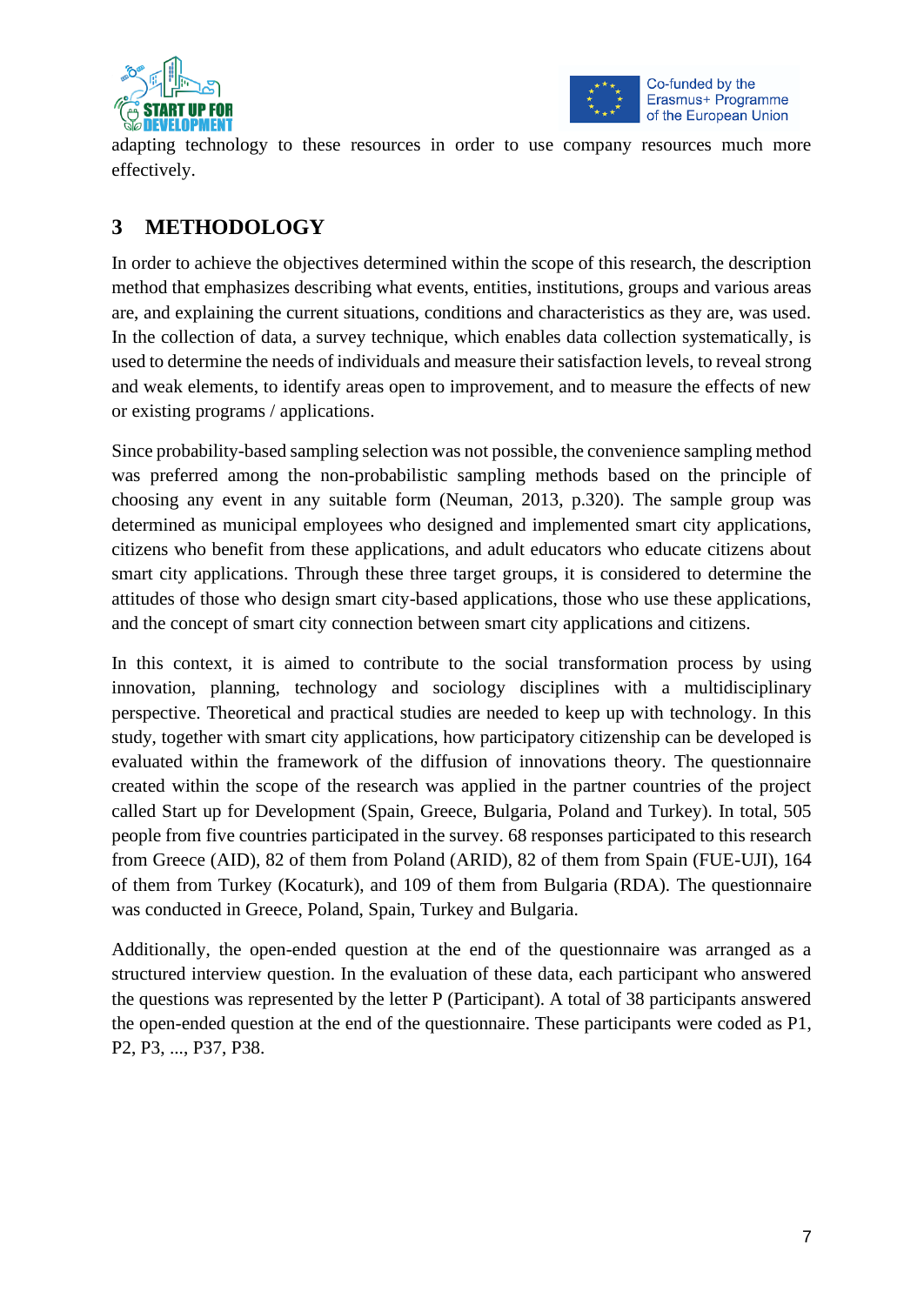



# **4 FINDINGS & DISCUSSION**

The first section of the research includes some demographic information about the participants. In this context, they were asked about their ages, educational backgrounds, profiles (citizen, adult educator and municipality staff) and their employment.

The majority of respondents are between 31 and 59 years old in all five countries participated the study. 67.6% of them from Greece, 64.4% of them from Poland, 59.8% of them from Spain, 44.2% of them from Turkey, and 73.4% of them from Bulgaria. The age group 18 and 30 years old followed that as the second highest ratio of the participants. 29.4% of Greek participants, 23.2% of Polish, 37.8% of Spanish, 27% of Turkish, and 19.3% of Bulgarian participants are 18-30 years old.

Participants were asked to their educational background. Most of the respondents from Greece, Poland, Spain and Bulgaria own a master or doctoral degree (respectively 51.5%, 87.8%, 48.8%, and 81.7%), while the majority of respondents from Turkey (66.3%) own a university degree. Second highest ratio for the educational background is found owning a university degree in Greece, Poland, Spain and Bulgaria (respectively 35.3%, 9.8%, 35.4%, and 12.8%), while the majority of respondents (66.3%) own a university degree in Turkey. Second highest ratio for the educational background is found owning a university degree in Greece, Poland, Spain and Bulgaria (respectively 35.3%, 9.8%, 35.4%, and 12.8%), while the majority of respondents (66.3%) own a university degree in Turkey.

|                    |                    | Greece Poland Spain |      | Turkey | <b>Bulgaria</b> |  |  |  |
|--------------------|--------------------|---------------------|------|--------|-----------------|--|--|--|
| <b>Profile</b>     | Percentage $(\% )$ |                     |      |        |                 |  |  |  |
| Adult educator     | 35.3               | 22.                 | 30.5 | 27     | 34.3            |  |  |  |
| Citizen            | 54.4               | 69.5                | 59.8 | 22.7   | 44              |  |  |  |
| Municipality staff | 10.3               | 8.5                 | 9.8  | 50.3   | 21.1            |  |  |  |

#### **Table 1: The profiles of the participants**

Participants were asked to their profiles (see Table 1). Majority of the participants from Greece, Poland, Spain and Bulgaria are citizens (respectively 54.4%, 69.5%, 59.8%, 44%), while the majority of participants from Turkey (50.3%) municipality staff. It is followed by the adult educators in Greece with 35.3%, in Poland with 22%, Spain with 30.5%, Turkey with 27%, and Bulgaria with 34.3%. Municipality staff profile is the lowest ratio for the research in Greece, Poland, Spain and Bulgaria (respectively 10.3%, 8.5%, 9.8%, 21.1%), while it is the highest ratio of the participants' profile in Turkey (50.3%).

On the other hand, when respondents were asked to their employment, it was found that there is a variety of employments among them. For example, administrators, researchers, restaurant employees, etc. participated to the survey from Greece; advisers, agricultural advisers,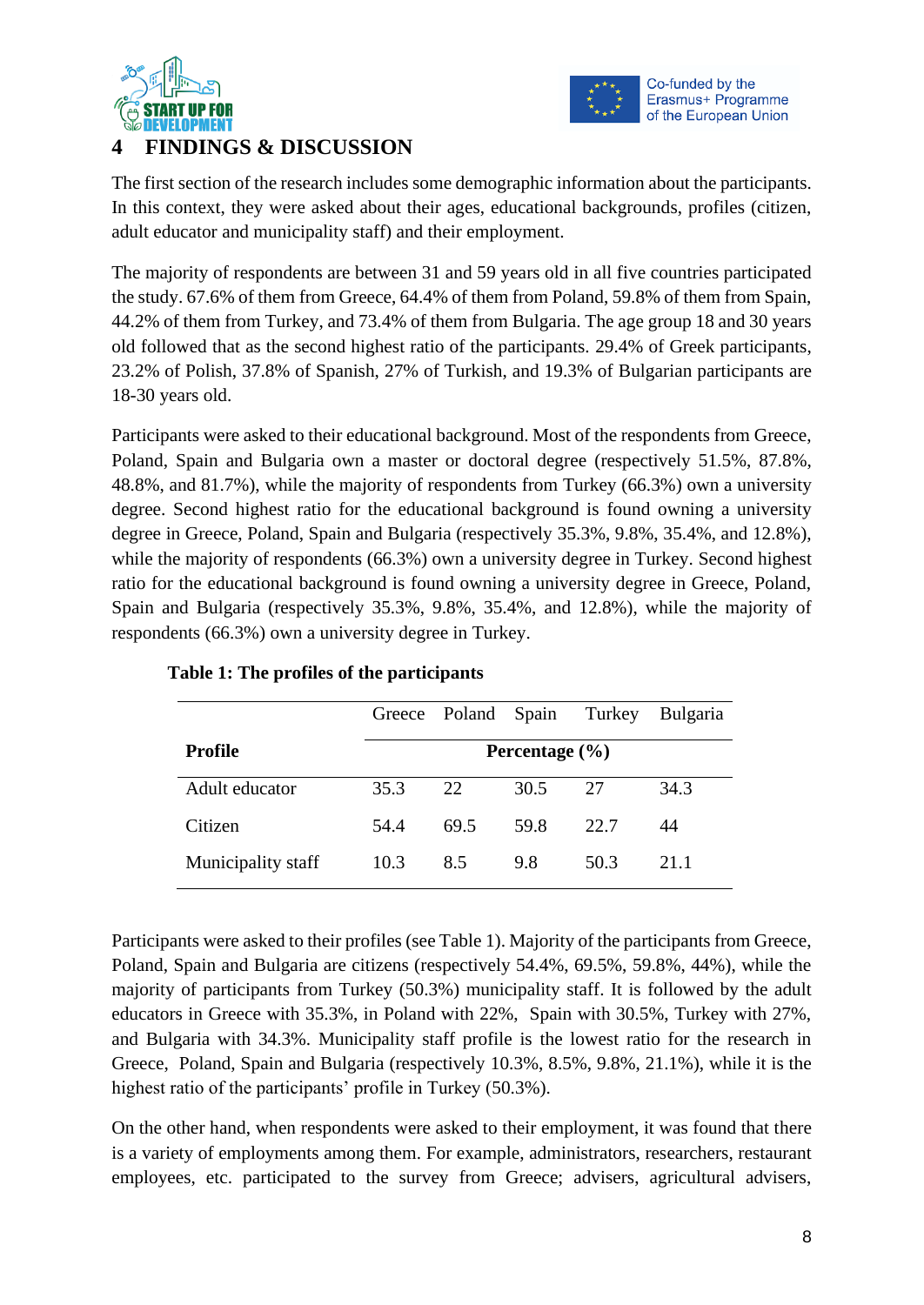



teachers, professors, farmers, animal technicians, students, agricultural BEng, trainers, economists, tailors, accountants, etc. participated from Poland; teachers, administrators, researchers, restaurant employees, students, municipality administrators, etc. participated from Spain; teachers, administrators, researchers, students, municipality administrators, engineers, librarians etc. participated from Turkey; mayors, doctors, teachers, layers, municipality administrators, company managers, researchers, restaurant employees, etc. and participated from Bulgaria. The results showed that many participants from each country are teachers.

# **4.1 ADULT EDUCATORS**

The participants, who are adult aducators, were asked to familiarity with the concept of "smart city" (See Table 2).

|                |    | Greece Poland Spain |    | Turkey | <b>Bulgaria</b> |  |  |  |  |
|----------------|----|---------------------|----|--------|-----------------|--|--|--|--|
| <b>Answers</b> |    | Percentage $(\% )$  |    |        |                 |  |  |  |  |
| Yes            | 75 | 16.7                | 76 | 59.1   | 71.1            |  |  |  |  |
| N <sub>o</sub> | 25 | 33.3                | 24 | 40.9   | 28.9            |  |  |  |  |
| Not sure       |    | 50                  | -  |        |                 |  |  |  |  |

**Table 2: Familiarity with the concept of smart city**

Most of participants are familiar with the concept of smart city in Greece (75%), in Spain (76%) and in Bulgaria (71.1%). On the other hand, half of the Polish respondents are not sure whether they are familiar with the concept of smart city (50%), while 33.3% of them do not know the concept and only 16.7% know what a smart city is. In Turkey, almost half and half amount of people know and do not know the smart city concept. Most of Turkish participant said that they are familiar with the concept of smart city (59.1%), however, 40.9% of them do not know smart cities.

**Table 3: Participation or carrying out a training/project about smart cities**

|                |      |     |                    | Greece Poland Spain Turkey Bulgaria |      |
|----------------|------|-----|--------------------|-------------------------------------|------|
| <b>Answers</b> |      |     | Percentage $(\% )$ |                                     |      |
| Yes            | 16.7 |     | 16                 | 2.3                                 | 23.7 |
| N <sub>0</sub> | 83.3 | 100 | 84                 | 97.7                                | 76.3 |

The adult aducators were asked to participation or carrying out a training/project about smart cities. Table 3 clearly indicates that the majority of them did not participate or carry out a training/project about smart cities in all five countries. 83.3% of Greek participants, 100% of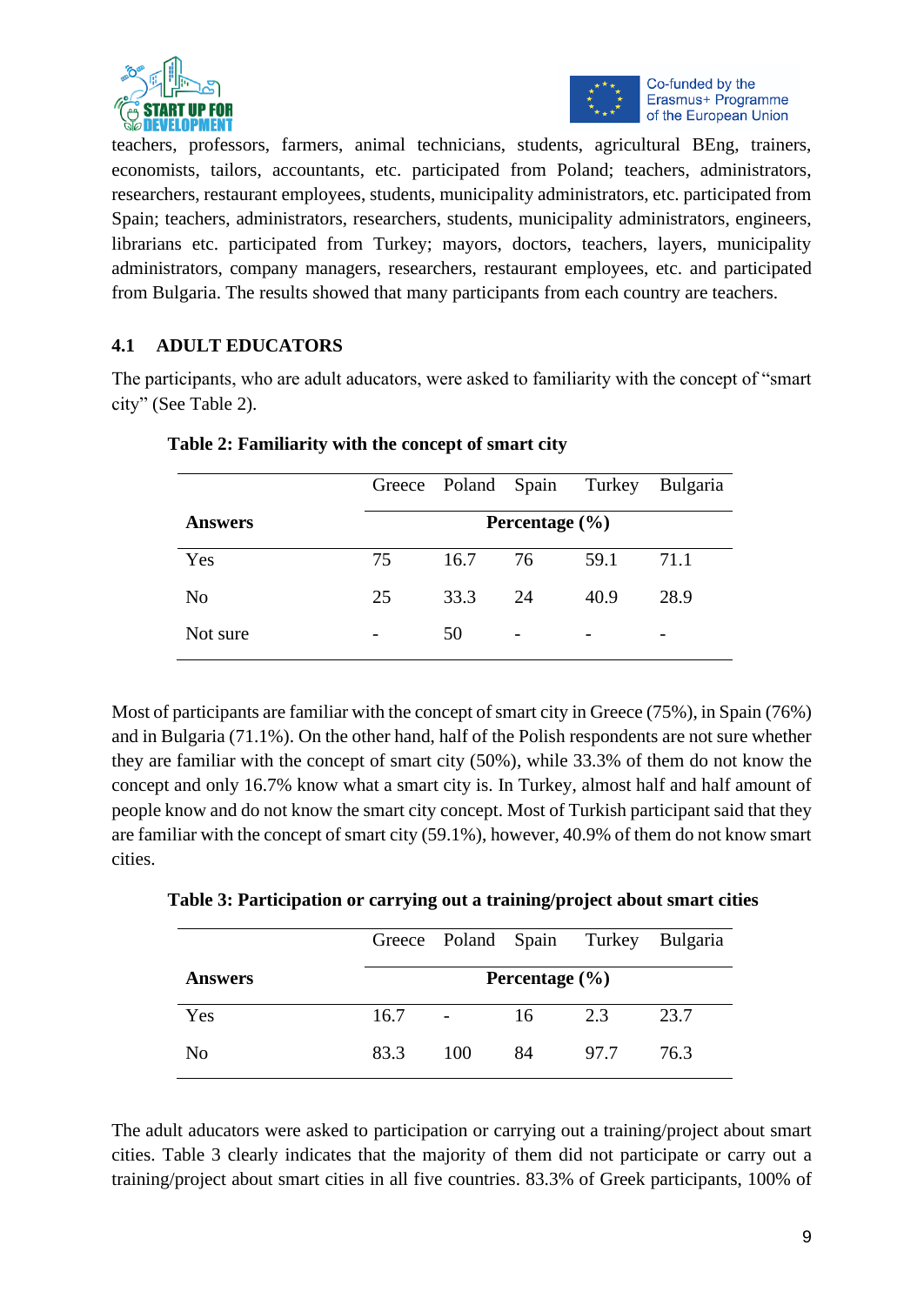



Polish participants, 84% of Spanish participants, 97.7% of Turkish participants, and 76.3% of Bulgarian participants stated that they did not attend or carry out such a training/project. On the other hand, the ones who said yes were asked to define what kind of activities they participated or carried out. Greek, Spanish and Bulgarian participants, who said yes, stated that they attended or carried out European projects, while Turkish participants said STEM idea contest for kids.

|                                    | Greece | Poland Spain |                    | Turkey | <b>Bulgaria</b> |
|------------------------------------|--------|--------------|--------------------|--------|-----------------|
| <b>Adult educators'</b><br>answers |        |              | Percentage $(\% )$ |        |                 |
| Yes                                | 25     | 5.6          | 28                 | 25     | 48.7            |
| No                                 | 58.3   | 83.3         | 56                 | 45.5   | 25              |
| Not sure                           | 16.7   | 11.1         | 16                 | 29.5   | 26.3            |

| Table 4: Familiarity with any initiatives their local government is facilitating |  |  |  |
|----------------------------------------------------------------------------------|--|--|--|
|                                                                                  |  |  |  |

The adult educators were asked to their familiarity with any initiatives their local government is facilititating regarding smart cities. The majority of the participants from all countries indicated that they are not familiar with any initiatives their local government is facilitating regarding smart cities. As it is seen from the Table 4, 58.3% of adult educators from Greece, 83.3% of adult educators from Poland, 56% of adult educators from Spain, and 45.5% of adult educators from Turkey do not familiar with those initiatives. The percentage of being familiar with the local governments' initiatives on smart cities is higher compared to those, who are not familiar in only Bulgaria with 48.7%.

|                         |      | Greece Poland | Spain              | Turkey | <b>Bulgaria</b> |
|-------------------------|------|---------------|--------------------|--------|-----------------|
| <b>Elements</b>         |      |               | Percentage $(\% )$ |        |                 |
| Health care             | 91.7 | 94.4          | 92                 | 92     | 68.4            |
| Economic development    | 70.8 | 72.2          | 72                 | 64.4   | 92.1            |
| Public safety           | 58.3 | 55.6          | 60                 | 59.8   | 68.4            |
| Employment              | 58.3 | 77.8          | 60                 |        |                 |
| Participation/Democracy | 54.2 |               | 56                 | 46     |                 |
| Recycling               |      | 61.1          |                    |        | 55.3            |
| Transportation          |      | 55.6          |                    |        | 55.3            |

**Table 5: The most important elements for adult educators**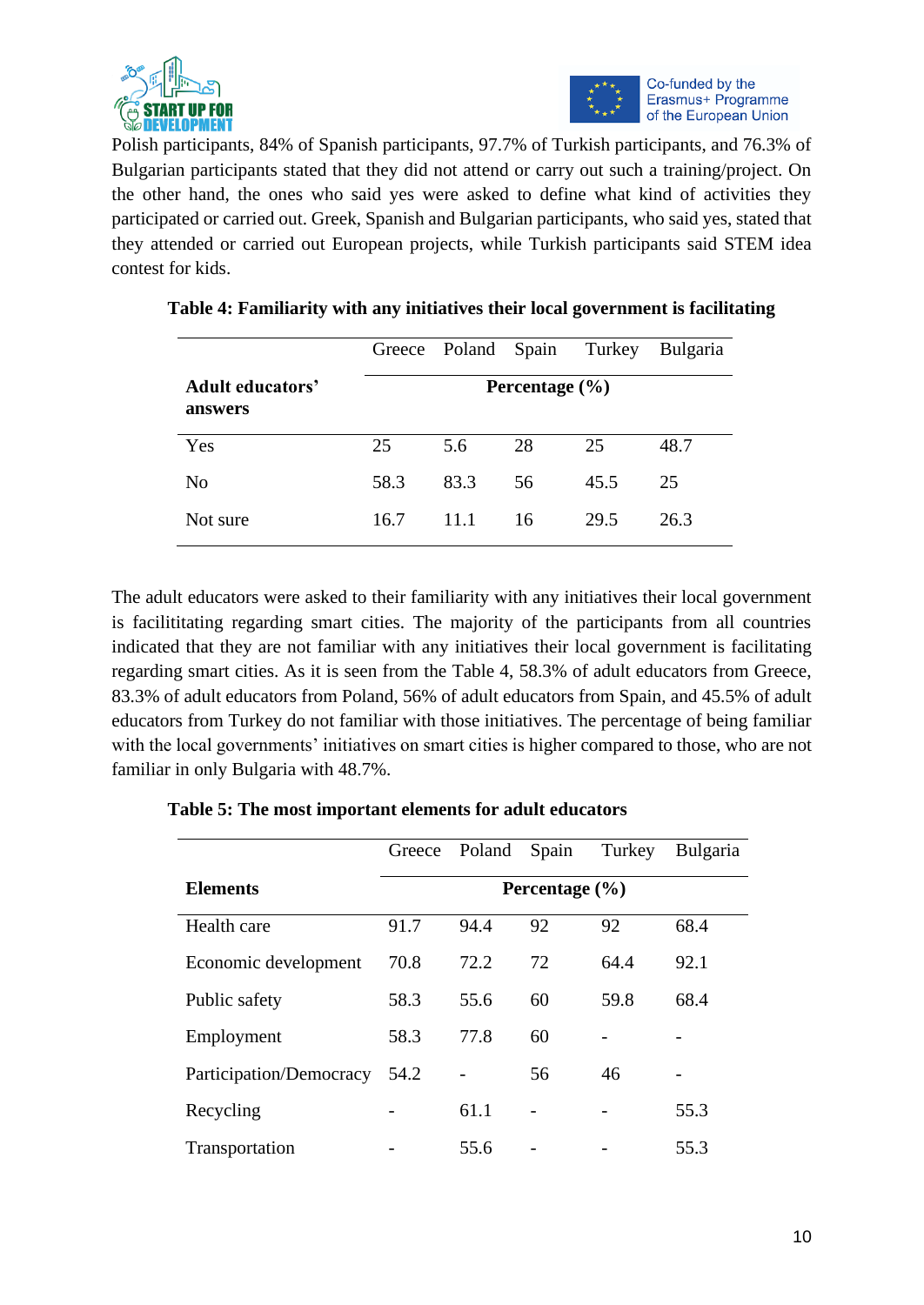

Adult educators were asked to the most important elements for a smart city. The five elements that the participants find most important are listed in Table 5. Health care (91.7%), economic development (70.8%), public safety (58.3%), employment (58.3%), and participation/democracy (54.2%) were found the most important five elements in Greece.

Health care (94.4%), economic development (72.2%), public safety (55.6%), employment (58.3%), recycling (61.1%), and transportation (55.6%) were found the most important elements by adult educators in Poland. Although the most important five elements listed in tables, public safety and transportation areas were found at the same amount in Poland. Therefore, they both should be taken together.

Health care (92%), economic development (72%), public safety (60%), employment (60%), and participation/democracy (56%) were found the most important five elements by adult educators in Spain.

Health care (92%), economic development (64%), public safety (59.8%), participation/democracy (46%), and social services (50.6%) were found the most important five elements by adult educators in Turkey.

Health care (68.4%), economic development (92.1%), public safety (68.4%), recycling (55.3%), and transportation (55.3%) were found the most important five elements by adult educators in Bulgaria.

To sum up, it can be clearly indicated from the Table 5 that adult educators consider that health care, economic development, and public safety are the most important elements. In all five countries, those areas were reached the highest percentage.

|                         | Greece | Poland | Spain              | Turkey | <b>Bulgaria</b> |
|-------------------------|--------|--------|--------------------|--------|-----------------|
| <b>Elements</b>         |        |        | Percentage $(\% )$ |        |                 |
| Health care             | 58.3   |        | 56                 | 20.7   | 55.8            |
| Economic development    |        | 33.3   |                    |        |                 |
| Public safety           | 50     | 44.4   | 52                 |        | 63.2            |
| Participation/Democracy |        | 22.2   |                    |        |                 |
| Recycling               | 50     | 22.2   | 52                 | 52.9   |                 |
| Transportation          | 29.2   | 50     | 32                 | 80.5   | 65.8            |

**Table 6: What areas do you think your municipality works on well?**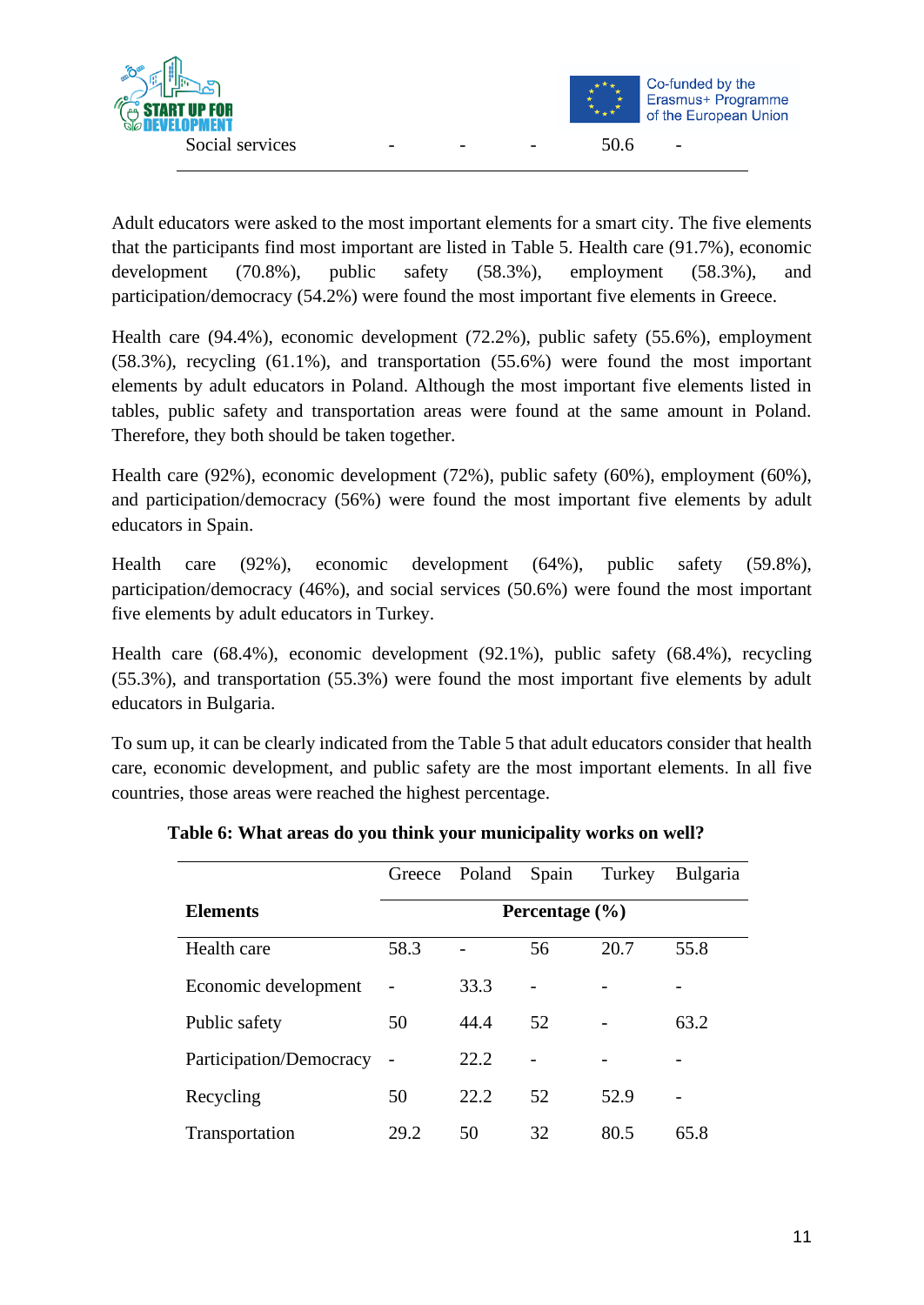| <b>START UP FOR</b><br><b>DEVELOPMENT</b> |      |                          |    |      | Co-funded by the<br>Erasmus+ Programme<br>of the European Union |
|-------------------------------------------|------|--------------------------|----|------|-----------------------------------------------------------------|
| Social services                           | 58.3 | $\overline{\phantom{0}}$ | 56 | 64.4 | 97.4                                                            |
| <b>Energy and Utilities</b>               | -    |                          |    | 24.5 | 60.5                                                            |

Adult educators were asked to the most important elements they think their municipality works on well. The five elements that the participants find most important are listed in Table 6.

Health care (58.3%), public safety (50%), recycling (50%), transportation (29.2%), and social services (58.3%) were found by adult educators that the municipality works on well in Greece.

Health care (33.3%), public safety (44.4%), participation/democracy (22.2%), recycling (22.2%), and transportation (50%) were found by adult educators that the municipality works on well in Poland.

Health care (56%), public safety (52%), recycling (52%), transportation (32%), and social services (56%) were found by adult educators that the municipality works on well in Spain.

Health care (20.7%), recycling (52.9%), transportation (80.5%), social services (64.4%), and energy and utilities (24.5%) were found by adult educators that the municipality works on well in Turkey.

Health care (55.8%), public safety (63.2%), transportation (65.8%), social services (97.4%), and energy and utilities (60.5%) were found by adult educators that the municipality works on well in Bulgaria.

To sum up, it can be clearly indicated from the Table 6 that adult educators consider that transportation, health care, public safety, and social services are the most important elements. In all five countries, those areas were reached the highest percentage.

|                             | Greece | Poland | Spain              | Turkey | <b>Bulgaria</b> |
|-----------------------------|--------|--------|--------------------|--------|-----------------|
| <b>Elements</b>             |        |        | Percentage $(\% )$ |        |                 |
| Health care                 | 62.5   | 83.3   | 64                 | 64.4   | 68.4            |
| Economic development        | 87.5   | 61.1   | 76                 | 78.2   | 71.1            |
| Employment                  | 75     | 72.2   | 76                 | 73.6   |                 |
| Participation/Democracy     | 50     |        | 48                 |        |                 |
| Recycling                   |        | 77.8   | -                  | 59.8   | 73.7            |
| Transportation              | 66.7   |        | 64                 | 52.9   | 66.7            |
| <b>Energy and Utilities</b> |        | 61.1   |                    |        | 65.8            |

**Table 7: Which of these areas do you think need to be improved?**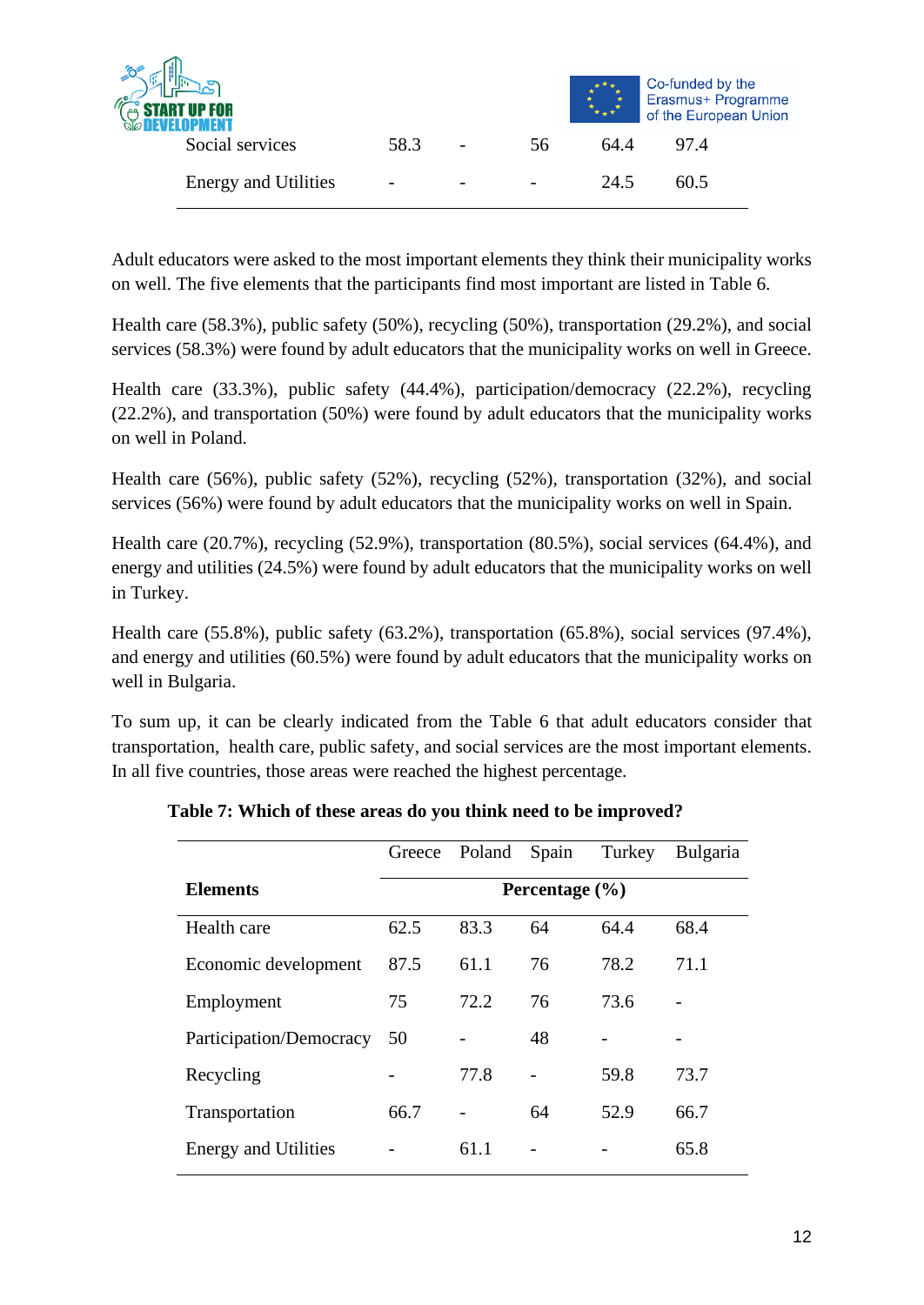



Adult educators were asked to the areas they think need to be improved. The five elements that the participants find most important are listed in Table 7.

Health care (62.5%), economic development (87.5%), employment (75%), participation/democracy (50%), and transportation (66.7%) were found by adult educators the most important five elements that they think need to be improved in Greece.

Health care (83.3%), economic development (61.1%), employment (72.2%), recycling  $(77.8\%)$ , and energy  $\&$  utilities  $(61.1\%)$  were found by adult educators the most important five elements by adult educators that they think need to be improved in Poland.

Health care (64%), economic development (76%), employment (76%), participation/democracy (48%), and transportation (64%) were found by adult educators the most important five elements by adult educators that they think need to be improved in Spain.

Health care (64.4%), economic development (78.2%), employment (73.6%), recycling (79.8%), and transportation (52.9%) were found by adult educators the most important five elements by adult educators that they think need to be improved in Turkey.

Health care (68.4%), economic development (71.1%), recycling (73.7%), transportation (66.7%), and energy & utilities (65.8%) were found the most important five elements by adult educators that they think need to be improved in Bulgaria.

To sum up, it can be clearly indicated from the Table 7 that adult educators consider that health care, economic development, employment, and transportation are the most important elements to be improved. In all five countries, those areas were reached the highest percentage.

|                |      |     |                    |      | Greece Poland Spain Turkey Bulgaria |
|----------------|------|-----|--------------------|------|-------------------------------------|
| <b>Answers</b> |      |     | Percentage $(\% )$ |      |                                     |
| Yes            | 83.3 | 83  | 84                 | 81.8 | 89.5                                |
| No             | 16.7 | -17 | - 16               | 18.2 | 10.5                                |

**Table 8: Would you like to have a guide, tool or training on how to guide the staff of the municipalities regarding smart cities?**

Adult educators were asked to whether they would like to have more information, tool or training on how to guide the staff of the municipalities regarding smart cities. 83.3% of participants from Greece, 83% of participants from Poland, 84% of participants from Spain, 81.8% of participants from Turkey, and 89.5% of participants from Bulgaria stated that they would like to have more information, tool or training on how to guide the staff of the municipalities about smart cities.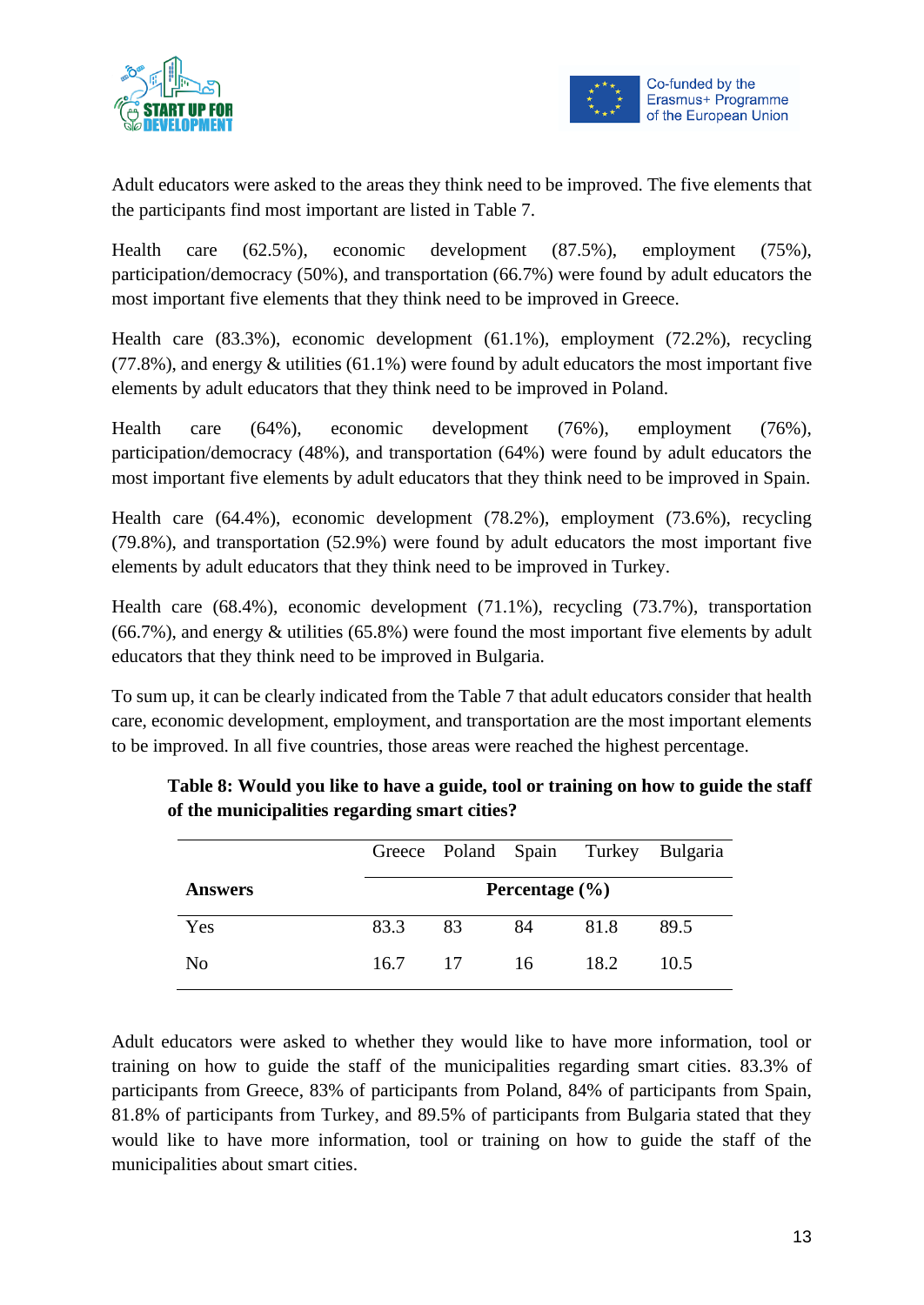



The participants, who are citizens, were asked to be familiar with the concept of "smart city" (see Table 9).

|                |                    | Greece Poland Spain Turkey |      |      | <b>Bulgaria</b> |  |  |  |  |
|----------------|--------------------|----------------------------|------|------|-----------------|--|--|--|--|
| <b>Answers</b> | Percentage $(\% )$ |                            |      |      |                 |  |  |  |  |
| Yes            | 67.6               | 17.5                       | 67.3 | 37.8 | 52.1            |  |  |  |  |
| No             | 27                 | 42.1                       | 24.5 | 37.8 | 22.9            |  |  |  |  |
| Not sure       | 5.4                | 40.4                       | 8.2  | 24.3 | 25              |  |  |  |  |

#### **Table 9: Familiarity with the concept of smart city**

Most of participants, who are citizens, are familiar with the concept of smart city in Greece (67.6%), in Spain (67.3%) and in Bulgaria (52.1%). On the other hand, the percentage of the people who are familiar with the concept of smart city and the ones are not familiar is equal with 37.8%, while the people are not sure is 24.3% in Turkey. Likewise, the minority of respondents (17.5%) said they are familiar with the smart city concept in Bulgaria, while 22.9% of them said no and 25% of them are not sure.

**Table 10: Familiarity with any initiatives the local government is facilitating regarding smart city elements**

|                |                    | Greece Poland Spain |      | Turkey | <b>Bulgaria</b> |  |  |  |  |
|----------------|--------------------|---------------------|------|--------|-----------------|--|--|--|--|
| <b>Answers</b> | Percentage $(\% )$ |                     |      |        |                 |  |  |  |  |
| Yes            | 24.3               | 14                  | 26.5 | 26.5   | 39.6            |  |  |  |  |
| No             | 56                 | 56.1                | 57.1 | 57.1   | 22.9            |  |  |  |  |
| Not sure       | 18.9               | 29.8                | 16.3 | 16.3   | 25              |  |  |  |  |

The majority of the respondents who are citizens are not familiar with any initiatives their local government is facilitating regarding smart city elements (See Table 10). 56% of Greek participants, 56.1% of Polish participants, 57.1% Spanish participants, and 57.1% Turkish participants indicated they are not familiar with their local government's initiatives about smart cities. The percentage of being familiar with that is higher only in Bulgaria with 39.6%.

**Table 11: The most important elements for citizens** 

| Greece Poland Spain Turkey Bulgaria |  |  |
|-------------------------------------|--|--|
|                                     |  |  |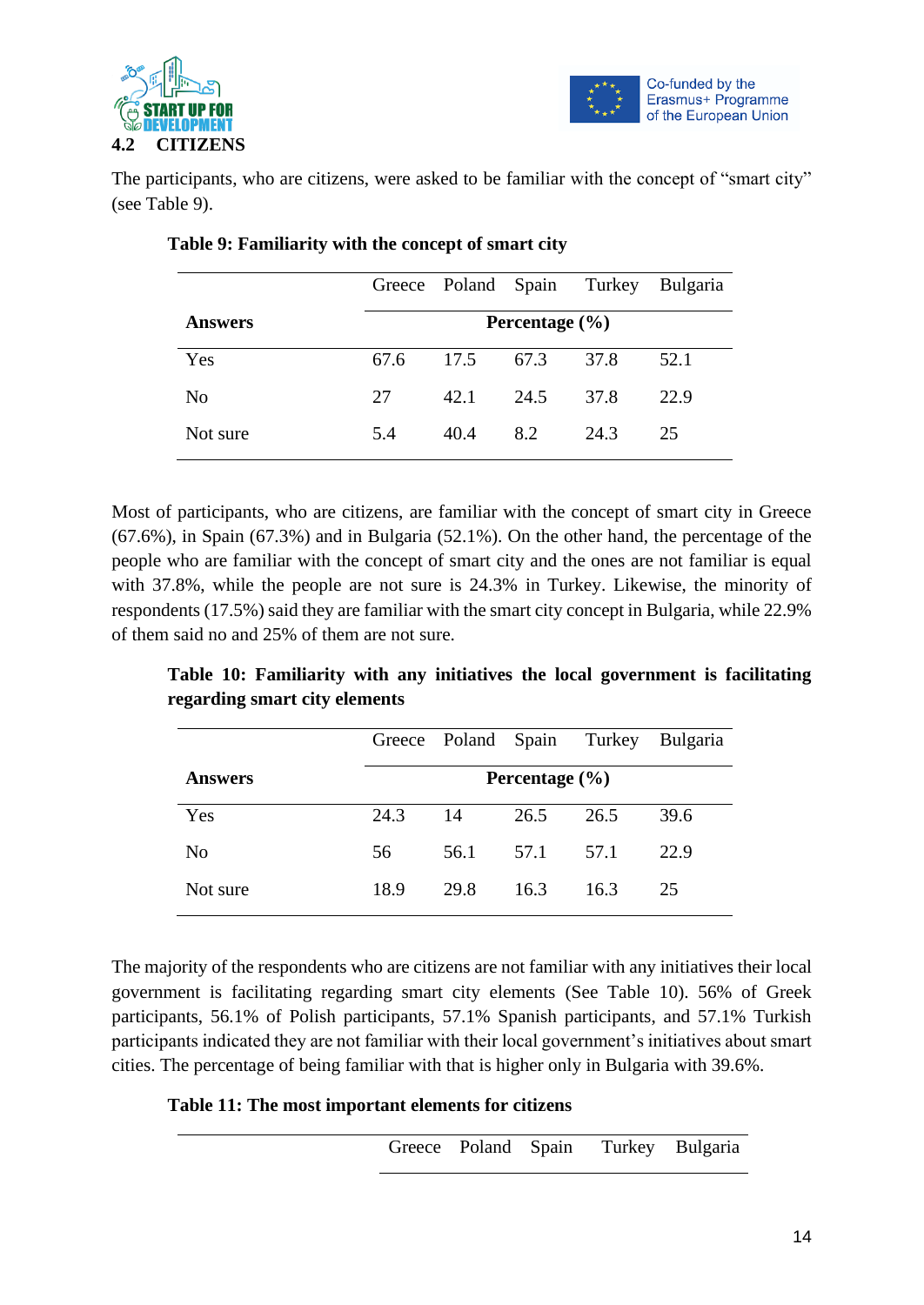



| <b>Elements</b>             | Percentage $(\% )$ |      |      |      |      |  |
|-----------------------------|--------------------|------|------|------|------|--|
| Health care                 | 94.6               | 89.5 | 93.9 | 83.7 | 91.7 |  |
| Economic development        | 56.8               | 54.4 | 53.1 | 72.9 | 87.5 |  |
| Public safety               |                    | 78.9 | 53.1 |      | 58.3 |  |
| Employment                  | 81.1               | 75.4 | 86.1 | 62.1 |      |  |
| Recycling                   |                    | 61.4 |      |      |      |  |
| Transportation              |                    |      |      | 83.7 | 62.3 |  |
| Social services             | 51.4               |      |      | 54   | 60.4 |  |
| <b>Energy and Utilities</b> | 56.8               |      | 55.1 |      |      |  |

Citizens were asked to the most important elements for a smart city. The five elements that the participants find most important are listed in Table 11.

Health care (94.6%), economic development (56.8%), employment (81.1%), social services (51.4%), and energy and utilities (56.8%) were found the most important five elements by citizens in Greece.

Health care (89.5%), economic development (54.4%), public safety (78.9%), employment (75.4%), and recycling (61.4%) were found the most important five elements by citizens in Poland.

Health care (93.9%), economic development (53.1%), public safety (53.1%), employment  $(86.1\%)$ , and energy  $\&$  utilities  $(55.1\%)$  were found the most important five elements by citizens in Spain.

Health care (83.7%), economic development (72.9%), employment (62.1%), transportation (83.7%), and social services (54%) were found the most important five elements by citizens in Turkey.

Health care (91.7%), economic development (87.5%), public safety (58.3%), recycling (62.3%), and transportation (60.4%) were found the most important five elements by citizens in Bulgaria.

To sum up, it can be clearly indicated from the Table 11 that citizens consider health care, economic development, and employment are the most important elements. In all five countries, those areas were reached the highest percentage.

**Table 12: Which of these areas do you think your municipality works on well?** 

Greece Poland Spain Turkey Bulgaria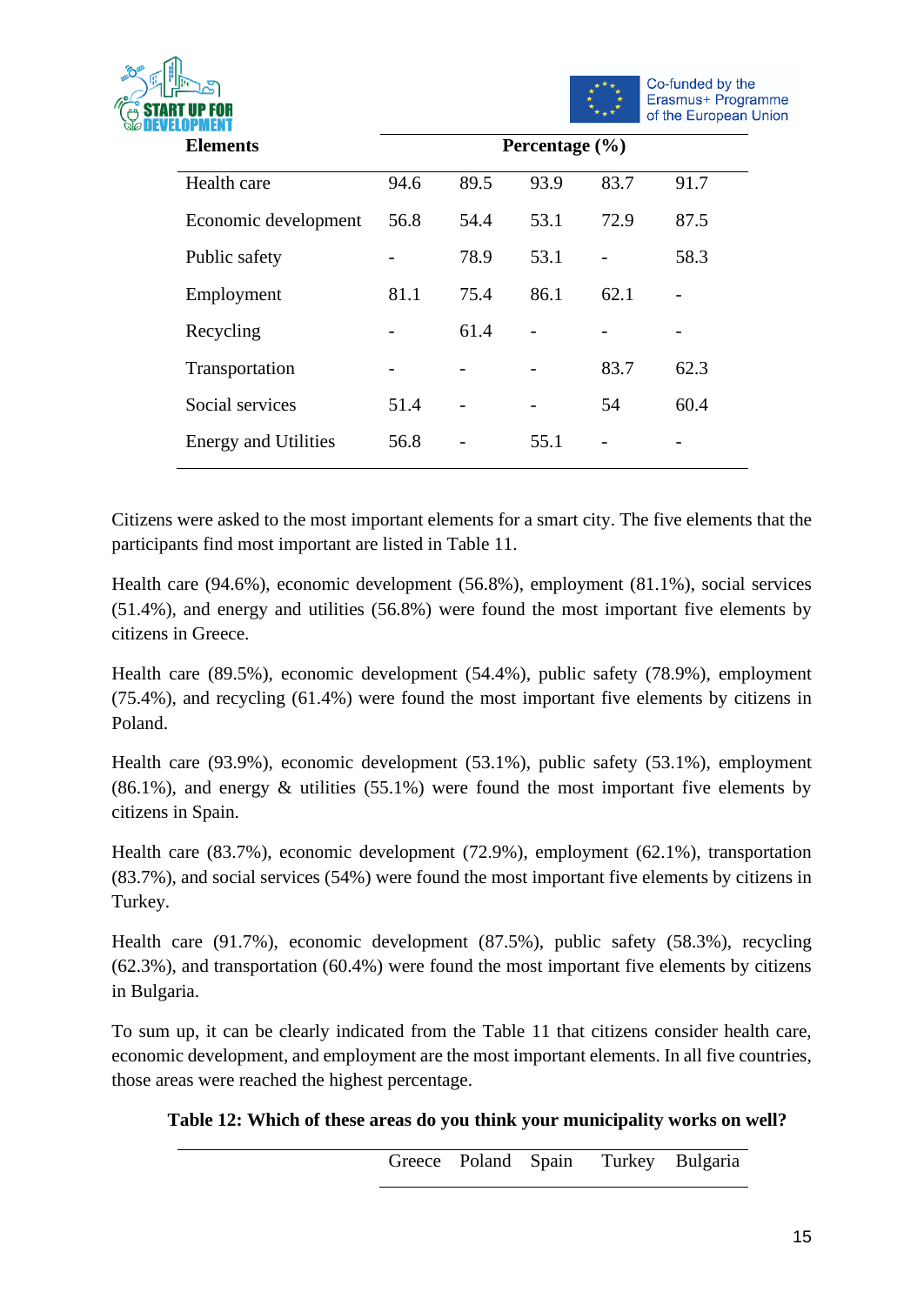



| <b>Elements</b>             | Percentage (%) |      |      |      |      |  |
|-----------------------------|----------------|------|------|------|------|--|
| Health care                 | 54.1           |      | 55.1 | 54   |      |  |
| Economic development        |                | 24.6 |      |      | 64.4 |  |
| Public safety               | 43.2           | 47.4 | 46.9 | 29.7 | 68.8 |  |
| Participation/Democracy     |                | 24.6 |      | 32.4 |      |  |
| Recycling                   | 62.2           | 45.6 | 53.1 | 29.7 |      |  |
| Transportation              | 64.9           | 28.1 | 61.2 | 54   | 66.7 |  |
| Social services             | 48.6           |      | 49   | 62.1 | 66.7 |  |
| <b>Energy and Utilities</b> |                | 24.6 |      |      | 60.4 |  |

Citizens were asked to the most important elements they think their municipality works on well. The five elements that the participants find most important are listed in Table 12.

Health care (54.1%), public safety (43.2%), recycling (62.2%), transportation (64.9%), and social services (48.6%) were found the most important five elements by citizens in Greece.

Economic development (24.6%), public safety (47.4%), participation/democracy (24.6%), recycling (45.6%), transportation (28.1%) and energy & utilities (24.6%) were found the most important five elements by citizens in Poland. Although the most important five elements listed in tables, economic development and energy & utilities areas were found at the same amount in Poland. Therefore, they both should be taken together.

Health care (55.1%), public safety (46.9%), recycling (53.1%), transportation (61.2%), and social services (49%) were found the most important five elements by citizens in Spain.

Health care (54%), public safety (29.7%), participation/democracy (32.4%), recycling (29.7%), transportation (54%), and social services (62.1%) were found the most important five elements by citizens in Turkey. Although the most important five elements listed in tables, public safety and recycling areas were found at the same amount in Turkey. Therefore, they both should be taken together.

Economic development (64.4%), public safety (68.8%), transportation (66.7%), social services (66.7%), and energy  $\&$  utilities (60.4%) were found the most important five elements by citizens in Bulgaria.

To sum up, it can be clearly indicated from the Table 12 that citizens consider public safety, transportation, recycling and social services are the most important elements that their mucinipality work on well. In all five countries, those areas were reached the highest percentage.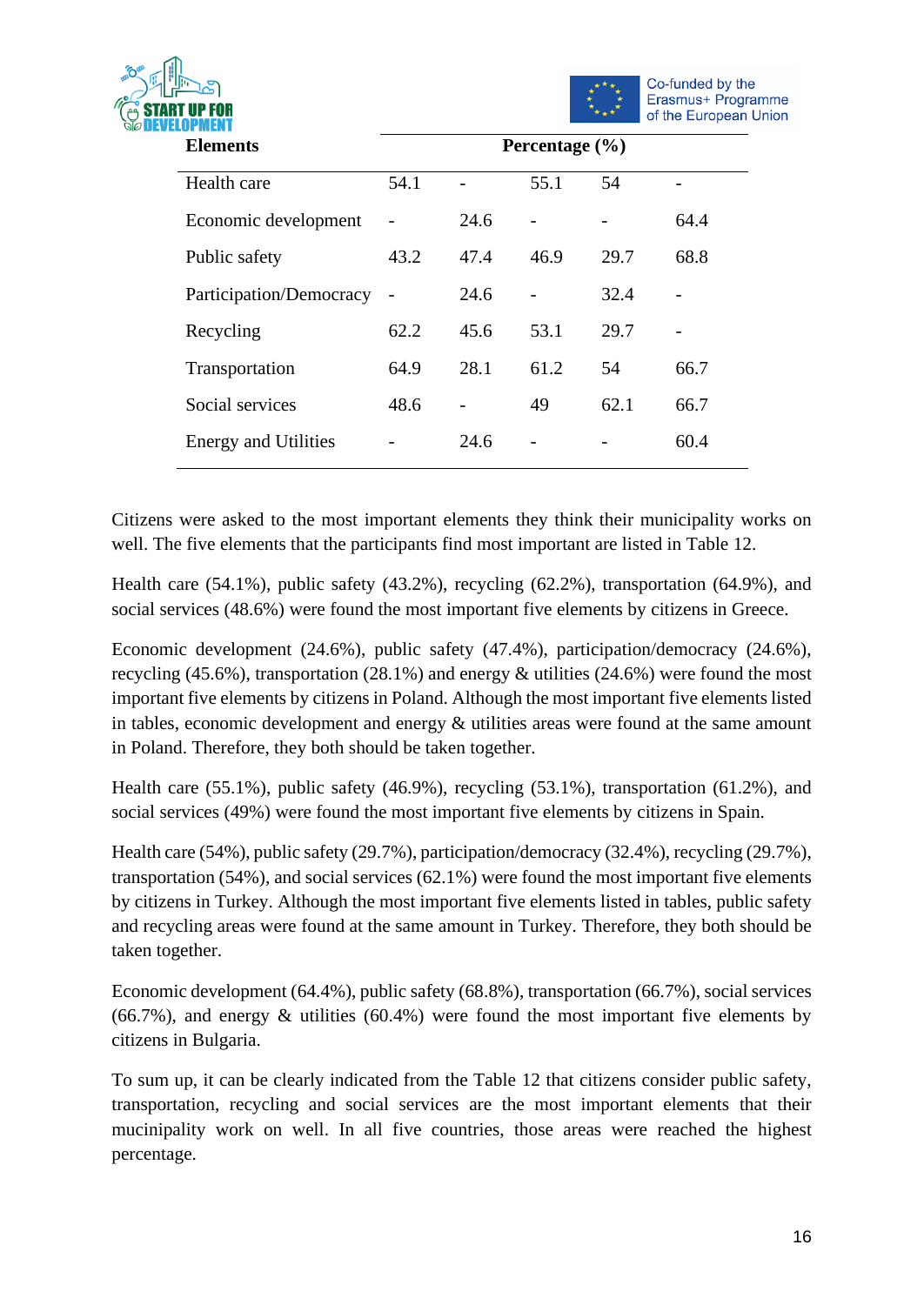



|                             | Greece | Poland | Spain              | Turkey | Bulgaria |
|-----------------------------|--------|--------|--------------------|--------|----------|
| <b>Elements</b>             |        |        | Percentage $(\% )$ |        |          |
| Health care                 | 67.6   | 84.2   | 67.3               | 54     | 79.2     |
| Economic development        | 75.7   |        | 71.4               | 81     | 72.9     |
| Public safety               |        |        |                    |        | 60.4     |
| Employment                  | 91.9   | 66.7   | 87.8               | 91.8   |          |
| Participation/Democracy     |        | 49.1   |                    |        |          |
| Transportation              | 45.9   | 66.7   | 46.9               | 70.2   | 54.2     |
| Social services             |        |        |                    | 54     | 54.2     |
| <b>Energy and Utilities</b> | 64.9   | 61.4   | 65.3               |        |          |

**Table 13: Which of these areas do you think need to be improved?** 

Citizens were asked to the areas they think need to be improved. The five elements that the participants find most important are listed in Table 13.

Health care (67.6%), economic development (75.7%), employment (91.9%), transportation (45.9%), and energy & utilities (64.9%) were found the most important five elements in Greece.

Health care (84.2%), employment (66.7%), participation/democracy (49.1%), transportation (66.7%), energy & utilities (61.4%) were found the most important five elements by adult educators in Poland.

Health care (67.3%), economic development (71.4%), employment (87.8%), transportation (46.9%), and energy & utilities (65.3%) were found the most important five elements by adult educators in Spain.

Health care (54%), economic development (81%), employment (91.8%), transportation (70.2%), and social services (54%) were found the most important five elements by adult educators in Turkey.

Health care (79.2%), economic development (72.9%), public safety (60.4%), transportation (54.2%), and social services (54.2%) were found the most important five elements by adult educators in Bulgaria.

To sum up, it can be clearly indicated from the Table 13 that citizens consider health care, transportation, economic development, and employment are the most important elements to be improved. In all five countries, those areas were reached the highest percentage.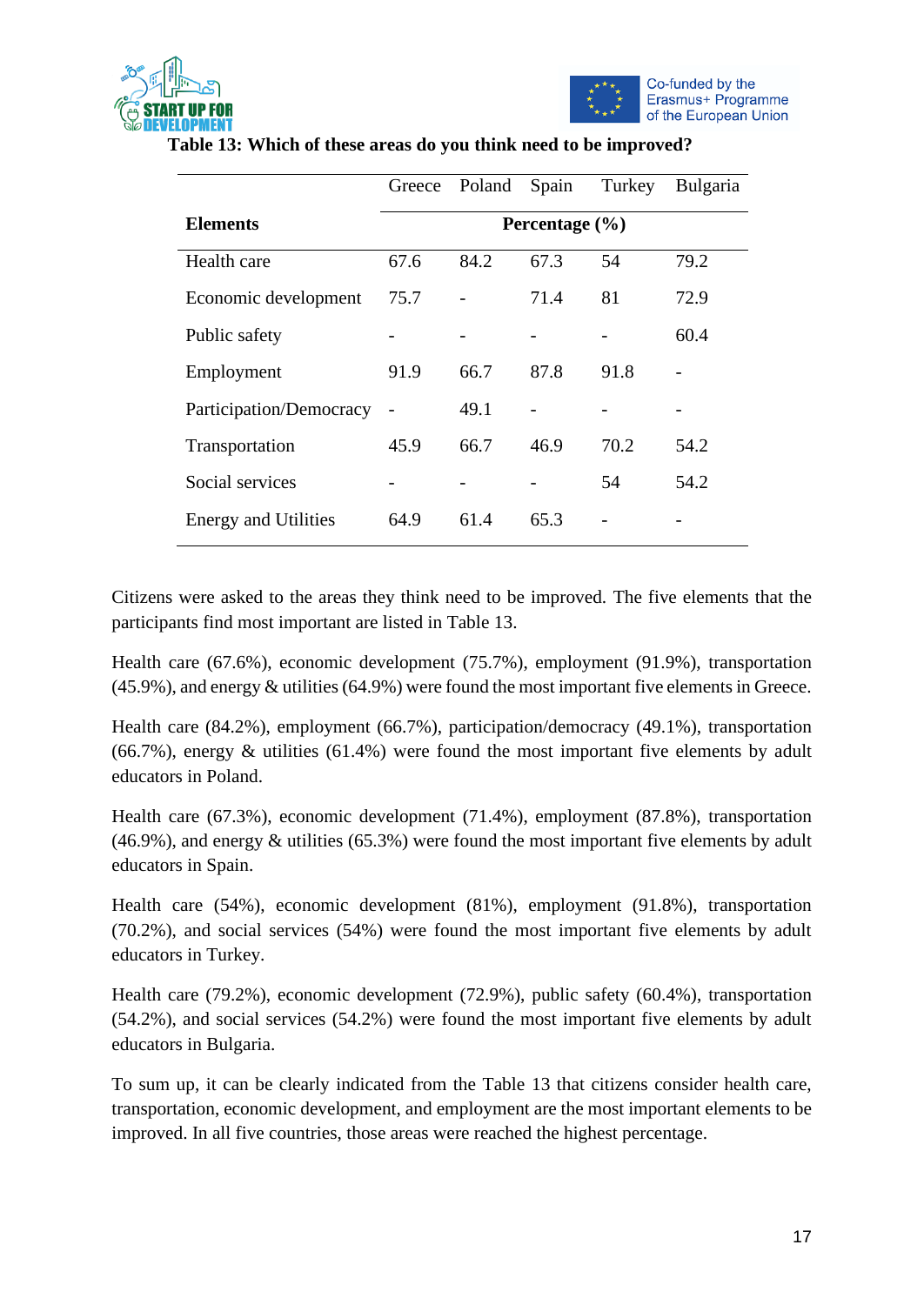



# **4.3 MUNICIPALITY STAFF**

The respondents were asked to their jobs. Greek municipality staff's jobs are municipal technician, secretary-intervention, secretary, financial controller secretary, general secretary, administrative, etc. Polish municipality staff's jobs are municipal mayor, specialist, manager, adviser, economist, coordinator, eco-adviser on ecology and climate protection, and economist. Spanish municipality staff's jobs are municipal technician, secretary-intervention, secretary, financial controller secretary, general secretary, administrative, etc. Turkish respondents' departments are section of strategy development, quality control department, department of financial affairs, disaster risk management department, cultural and social affairs department, computing department, editorial department, agricultural affairs department, law department, department of studies and projects, foreign relations department, etc. Finally, Bulgarian municipality staff's jobs are municipal mayor, municipal vice mayor, municipal technician, secretary-intervention, secretary, chief expert, general secretary, and administrative.

|                |       |      |                    |      | Greece Poland Spain Turkey Bulgaria |
|----------------|-------|------|--------------------|------|-------------------------------------|
| <b>Answers</b> |       |      | Percentage $(\% )$ |      |                                     |
| Yes            | 100.0 | 14.3 | 100.0              | 53.7 | 60.9                                |
| No             |       | 42.9 |                    | 23.2 | 17.4                                |
| Not sure       |       | 42.9 |                    | 23.2 | 21.7                                |

#### **Table 14: Familiarity with the concept of smart city**

The participants, who are municipality staff, were asked to familiarity with the concept of "smart city" (See Table 14). All of them said that they are familiar with the concept of smart city in Greece and Spain. On the other had, The minority of the responders is familiar with the concept of smart city (14.3%), while 42.9% are not familiar and the same amount of respondents is not sure in Poland. Most of Turkish participaants are familiar with the concept of smart city (53.7%), while 23.2% of them are not familiar and 23.2% of them are not sure in Turkey. Most of Bulgarian participants are familiar with the concept of smart city (60.9%), 17.4% are not familiar and 21.7% are not sure in Bulgaria.

|                |                    |      | Greece Poland Spain Turkey |      | <b>Bulgaria</b> |  |  |
|----------------|--------------------|------|----------------------------|------|-----------------|--|--|
| <b>Answers</b> | Percentage $(\% )$ |      |                            |      |                 |  |  |
| Yes            | 28.6               |      | 37.5                       | 28   | 34.8            |  |  |
| N <sub>0</sub> | 28.6               | 28.6 | 37.5                       | 47.6 | 52.2            |  |  |
| Not sure       | 42.9               | 71.4 | 25                         | 24.4 | 13              |  |  |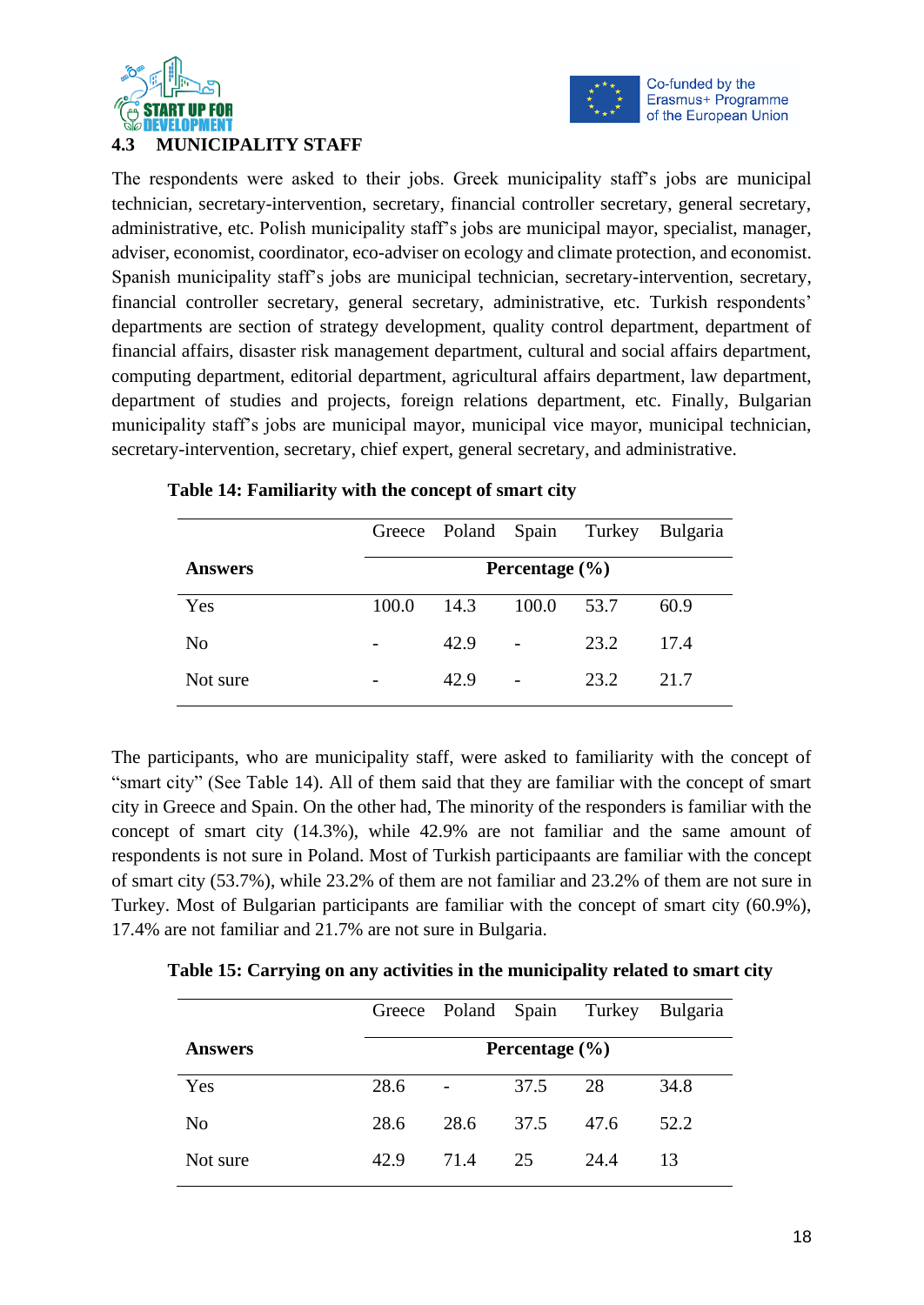



The municipality staff were asked to carrying on any activities in municipality related to smart city concept. Table 15 indicates that the majority of respondents stated their municipality do not carry on such activities. Moreover, the second majority indicated that they are not sure whether their municipality carries on such activities or not. And finally, the minority of respondents stated that their municipality carries on activities related to smart cities.

Specifically, only %28 of Greek respondents, %0 of Polish respondents, 37.5% of Spanish respondents, 28% of Turkish respondents, and 34.8% of Bulgarian respondents stated that their municipalities carries on activities related to smart cities.

|                             | Greece             | Poland | Spain | Turkey | <b>Bulgaria</b> |  |  |
|-----------------------------|--------------------|--------|-------|--------|-----------------|--|--|
| <b>Elements</b>             | Percentage $(\% )$ |        |       |        |                 |  |  |
| Health care                 |                    | 71.4   |       | 36     | 47.8            |  |  |
| Economic development        | 57.1               | 71.4   | 62.5  |        | 82.6            |  |  |
| Public safety               |                    |        |       |        | 65.2            |  |  |
| Employment                  | 71.4               | 57.1   | 62.5  | 32.4   |                 |  |  |
| Participation/Democracy     | 42.9               |        | 37.5  |        |                 |  |  |
| Recycling                   |                    | 100    |       | 46.8   |                 |  |  |
| Transportation              |                    | 57.1   |       | 32.4   | 65.2            |  |  |
| Social services             | 42.9               |        | 37.5  | 69.6   | 69.6            |  |  |
| <b>Energy and Utilities</b> | 57.1               | 57.1   | 50    |        |                 |  |  |

**Table 16: Which of these areas do you think your local government works on most?** 

Municipality staff were asked to the most important elements they think their local government works on most. The five elements that the participants find most important are listed in Table 16.

Economic development (57.1%), employment (71.4%), participation/democracy (42.9%), social services (42.9%), and energy & utilities (57.1%) were found by municipality staff the most important five elements that their local government work on most in Greece.

Health care (71.4%), economic development (71.4%), employment (57.1%), recycling (100%), transportation (57.1%), and energy  $&$  utilities (57.1%) were found the most important five elements by municipality staff that their local government work on most in Poland. Although the most important five elements listed in tables, employment, transportation and energy  $\&$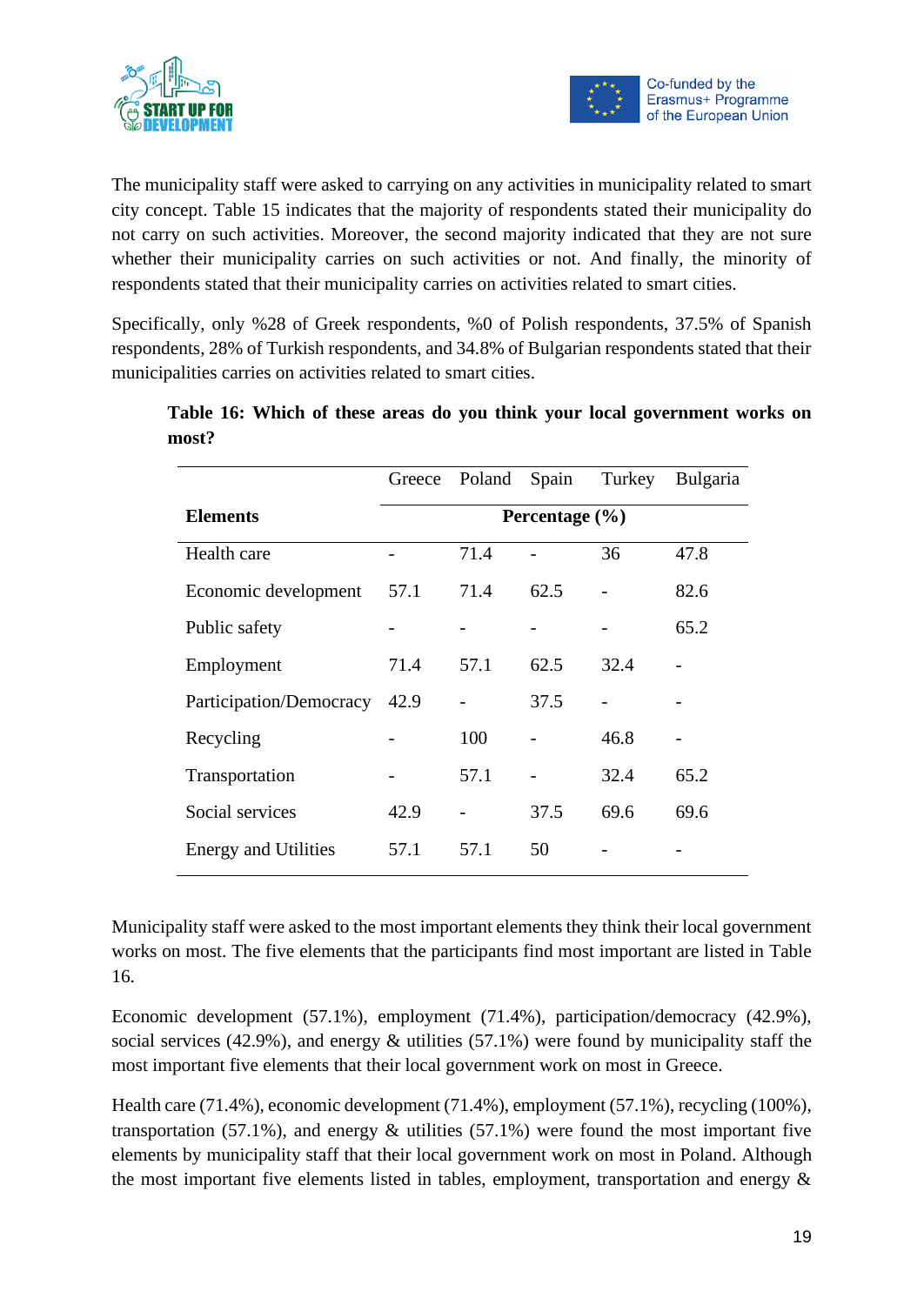



utilities areas were found at the same amount in Poland. Therefore, they both should be taken together.

Economic development (62.5%), employment (62.5%), participation/democracy (37.5%), social services (37.5%), and energy & utilities (50%) were found the most important five elements by municipality staff that their local government work on most in Spain.

Health care (36%), employment (32.4%), recycling (46.8%), transportation (32.4%), and social services (69.6%) were found the most important five elements by municipality staff that their local government work on most in Turkey.

Health care (47.8%), economic development (82.6%), public safety (65.2%), transportation (65.2%), and social services (69.6%) were found the most important five elements by municipality staff that their local government work on most in Bulgaria.

To sum up, it can be clearly indicated from the Table 16 that municipality staff consider economic development, employment, and social services are the most important elements that their municipalities work on. In all five countries, those areas were reached the highest percentage.

|                |      |      |                    |      | Greece Poland Spain Turkey Bulgaria |
|----------------|------|------|--------------------|------|-------------------------------------|
| <b>Answers</b> |      |      | Percentage $(\% )$ |      |                                     |
| Yes            | 28.6 | 14.2 | 37.5               | 50   | 43.5                                |
| N <sub>0</sub> | 42.9 | 42.9 | 37.5               | 17.1 | 8.7                                 |
| Not sure       | 28.6 | 42.9 | 25                 | 32.9 | 47.8                                |

# **Table 17: Do you think that the citizens are aware of these works?**

The participants, who are municipality staff, were asked to their thoughts on whether the citizens are aware of the works on smart cities or not. Table 17 indicates that the majority of municipality staff are not sure about it, while the minority of them said "yes". Specifically, 28.6% of Greek municipality staff, 14.2% of Polish participants, 37.5% of Spanish participants, 50% of Turkish participants, and 43.5% of Bulgarian participants indicated that the citizens are aware of these works.

|  |  | Table 18: What areas are you planning to do more improvements? |
|--|--|----------------------------------------------------------------|
|  |  |                                                                |

|                 |      |                    |      | Greece Poland Spain Turkey Bulgaria |
|-----------------|------|--------------------|------|-------------------------------------|
| <b>Elements</b> |      | Percentage $(\% )$ |      |                                     |
| Health care     | 42 Q | $\qquad \qquad -$  | 34.8 | $\overline{\phantom{m}}$            |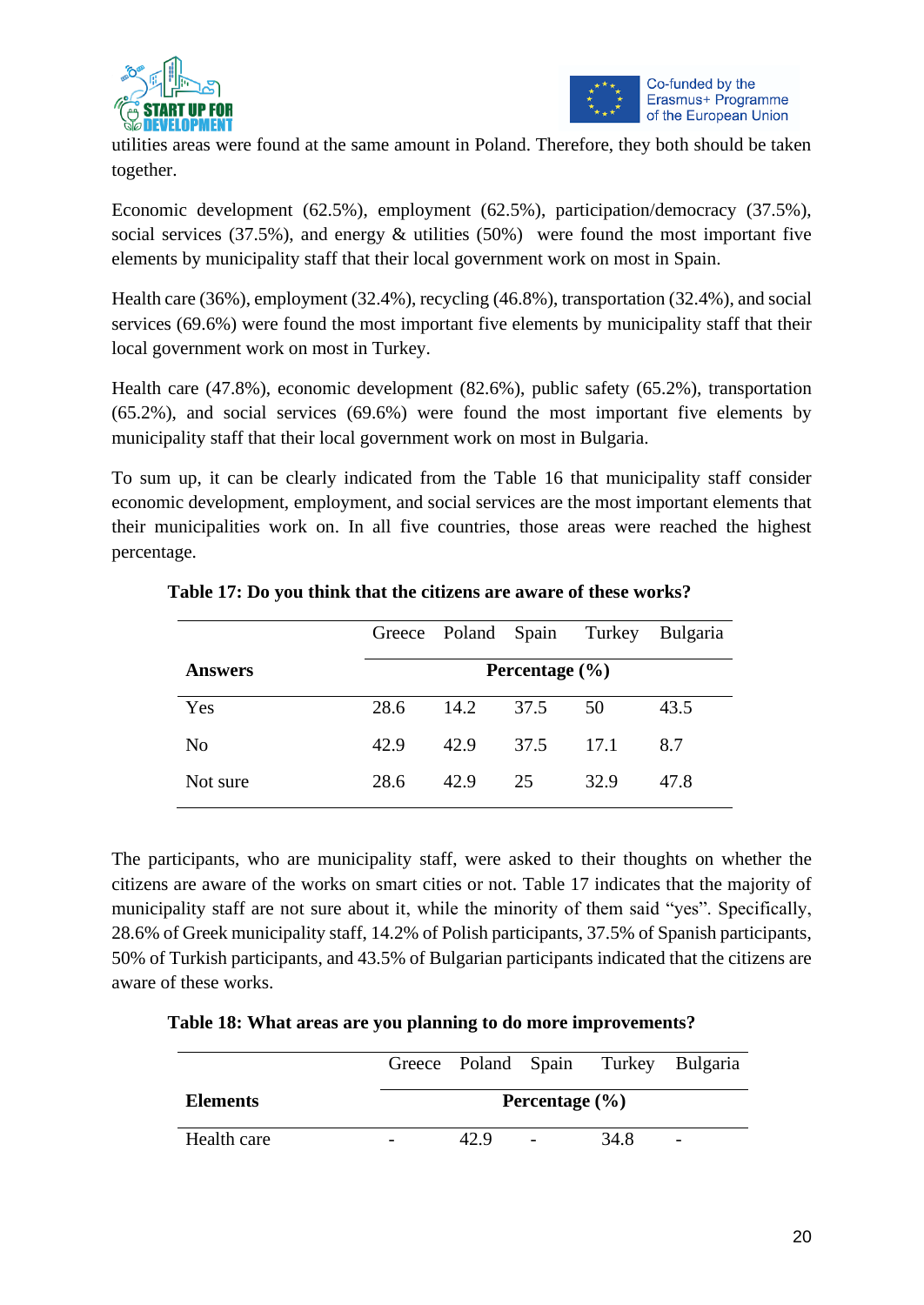|                             |      |      |      |      | Co-funded by the<br>Erasmus+ Programme<br>of the European Union |
|-----------------------------|------|------|------|------|-----------------------------------------------------------------|
| Economic development        | 71.4 | 42.9 | 62.5 | 40.8 | 60.9                                                            |
| Public safety               |      |      |      |      | 60.9                                                            |
| Employment                  |      | 28.6 |      | 34.8 |                                                                 |
| Participation/Democracy     | 42.9 |      | 50   |      |                                                                 |
| Recycling                   | 42.9 | 42.9 | 50   | 52.8 | 65.2                                                            |
| Transportation              |      | 28.6 |      | 39.6 | 78.3                                                            |
| Social services             | 42.9 |      | 50   | 60   | 65.2                                                            |
| <b>Energy and Utilities</b> | 42.9 | 42.9 | 75   |      |                                                                 |
|                             |      |      |      |      |                                                                 |

Municipality staff were asked to the areas they planned to do more improvements. The five elements that the participants find most important are listed in Table 18.

Economic development (71.4%), participation/democracy (42.9%), recycling (42.9%), social services (42.9%), and energy & utilities (42.9%) were found by the municipality staff the most important five elements that they plan to do more improvements in Greece.

Health care (42.9%), economic development (42.9%), employment (28.6%), recycling (42.9%), transportation (28.6%), and energy & utilities (42.9%) were found by the municipality staff the most important five elements that they plan to do more improvements in Poland.

Economic development (62.5%), participation/democracy (50%), recycling (50%), social services (50%), energy  $\&$  utilities (75%) were found by the municipality staff the most important five elements that they plan to do more improvements in Spain.

Health care (34.8%), economic development (40.8%), employment (34.8%), recycling (52.8%), transportation (39.6%), and social services (60%) were found by the municipality staff the most important five elements that they plan to do more improvements in Turkey.

Economic development (60.9%), public safety (60.9%), recycling (65.2%), transportation (78.3%), and social services (65.2%) were found by the municipality staff the most important five elements that they plan to do more improvements in Bulgaria.

To sum up, it can be clearly indicated from the Table 18 that municipality staff consider economic development, recycling, and social services are the most important elements to do more improvements. In all five countries, those areas were reached the highest percentage.

| Table 19: What areas do you want to have more information? |  |  |  |  |  |  |
|------------------------------------------------------------|--|--|--|--|--|--|
|                                                            |  |  |  |  |  |  |

|                 |                    |  |  |  | Greece Poland Spain Turkey Bulgaria |  |
|-----------------|--------------------|--|--|--|-------------------------------------|--|
| <b>Elements</b> | Percentage $(\% )$ |  |  |  |                                     |  |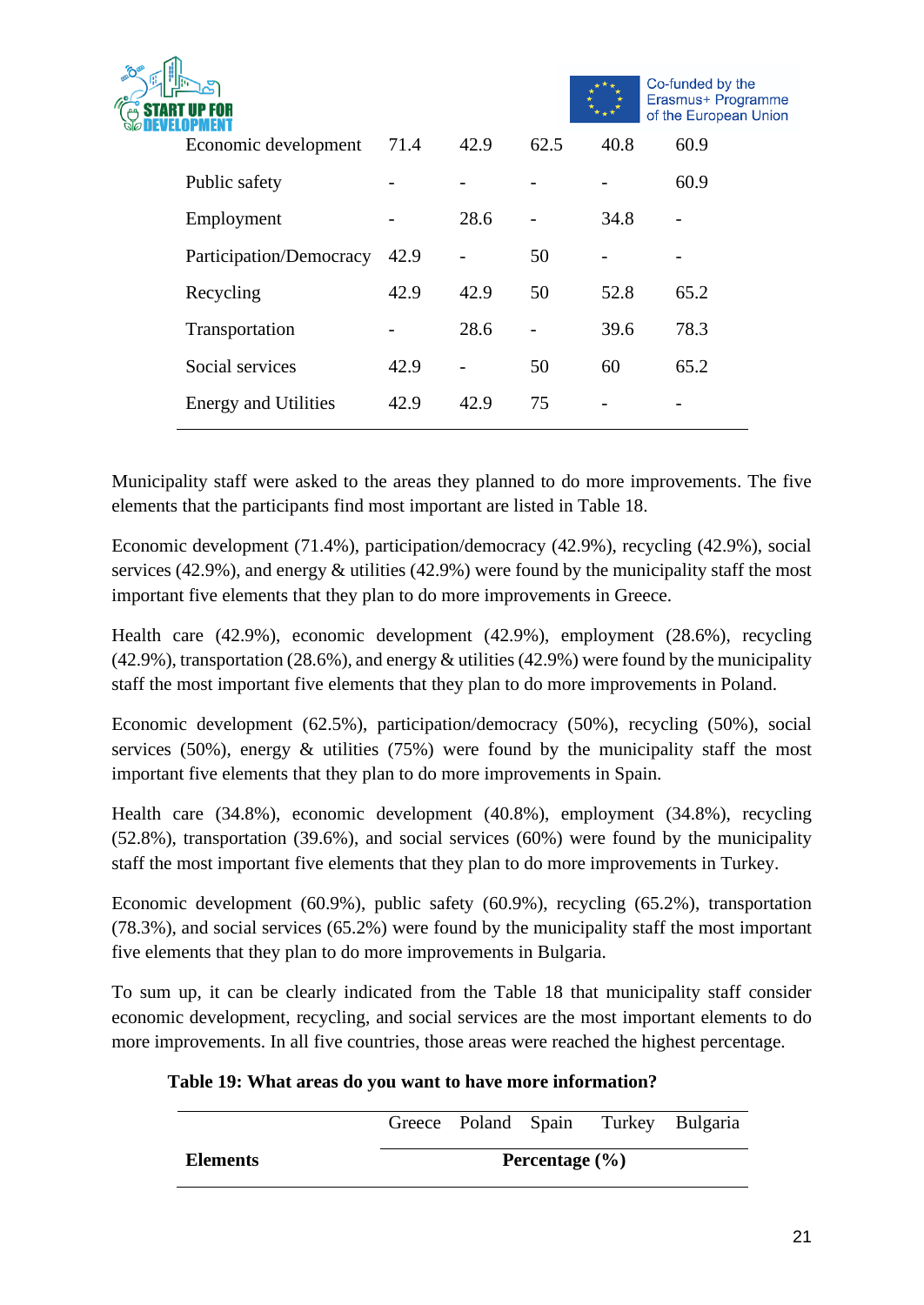|                             |      |      |      |      | Co-funded by the                            |
|-----------------------------|------|------|------|------|---------------------------------------------|
|                             |      |      |      |      | Erasmus+ Programme<br>of the European Union |
| Health care                 |      | 57.1 |      |      |                                             |
| Economic development        | 71.4 | 100  | 62.5 | 70.8 | 69.6                                        |
| Public safety               | 71.4 |      | 62.5 |      | 60.9                                        |
| Employment                  |      |      |      | 55.2 |                                             |
| Participation/Democracy     | 71.4 |      | 75   |      | 60.9                                        |
| Recycling                   | 71.4 | 60.9 | 75   | 68.4 | 56.5                                        |
| Transportation              |      | 57.1 |      |      | 65.2                                        |
| Social services             |      |      |      | 68.4 |                                             |
| <b>Energy and Utilities</b> | 71.4 | 85.7 | 75   | 54   |                                             |
|                             |      |      |      |      |                                             |

Municipality staff were asked to the areas they would like to have more information. The five elements that the participants find most important are listed in Table 19.

Economic development (71.4%), public safety (71.4%), participation/democracy (71.4%), recycling (71.4%), and energy & utilities (71.4%) were found by the municipality staff the most important five elements that they would like to have more information in Greece.

Health care (57.1%), economic development (100%), recycling (60.9%), transportation  $(57.1\%)$ , and energy  $\&$  utilities  $(85.7\%)$  were found by the municipality staff the most important five elements that they would like to have more information in Poland.

Economic development (62.5%), public safety (62.5%), participation/democracy (75%), recycling (75%), and energy & utilities (75%) were found by the municipality staff the most important five elements that they would like to have more information in Spain.

Economic development (70.8%), employment (55.2%), recycling (68.4%), social services  $(68.4\%)$ , and energy  $\&$  utilities (54%) were found by the municipality staff the most important five elements that they would like to have more information in Turkey.

Economic development (69.6%), public safety (60.9%), participation/democracy (60.9%), recycling (56.5%), and transportation (65.2%) were found by the municipality staff the most important five elements that they would like to have more information in Bulgaria.

To sum up, it can be clearly indicated from the Table 19 that municipality staff consider economic development, recycling, and energy & utilities are the most important elements to have more information. In all five countries, those areas were reached the highest percentage.

**Table 20: Would you like to have a guide, tool or training about how to make a town/city smart?**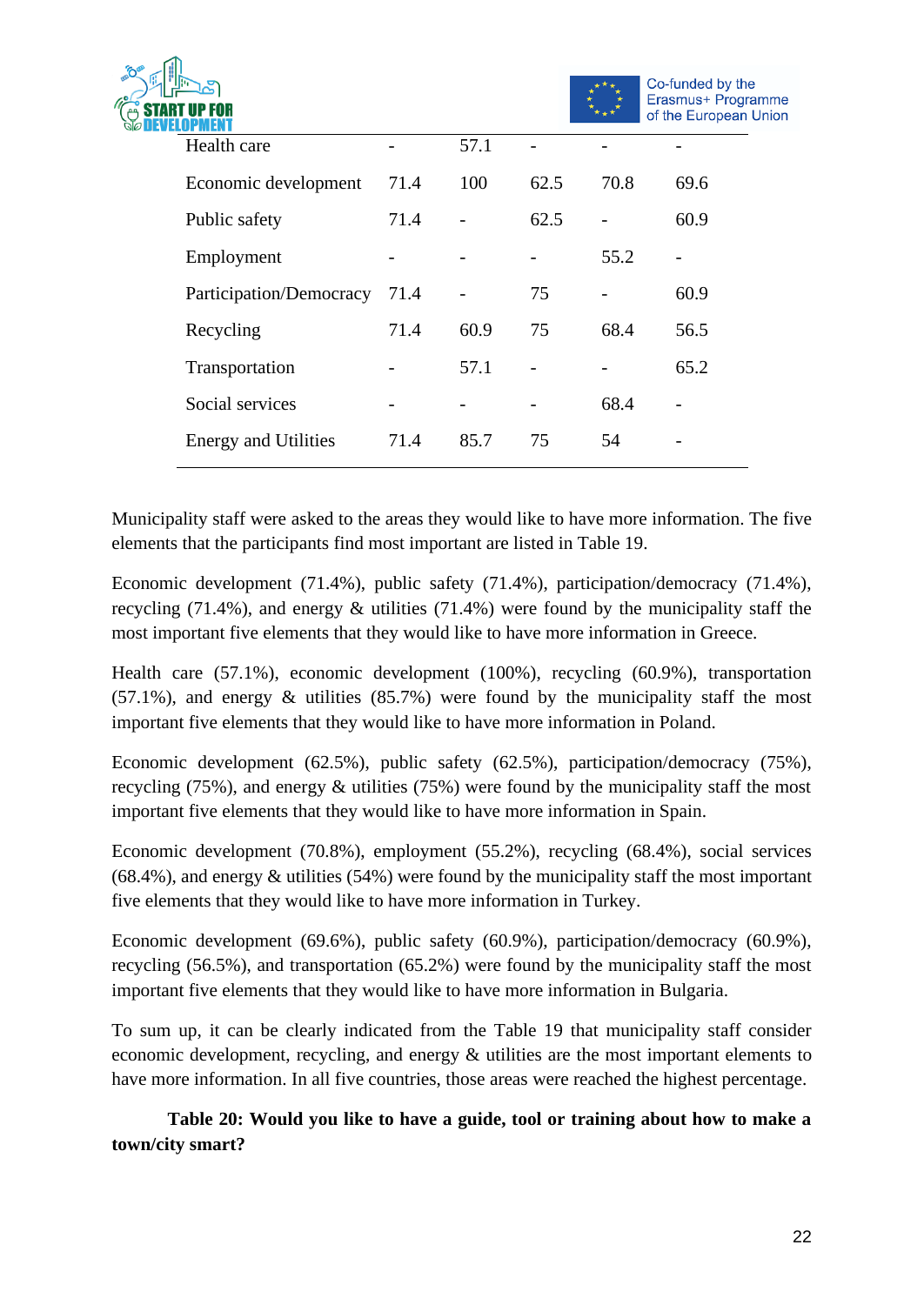



|                |                    |      |     | Greece Poland Spain Turkey Bulgaria |     |  |  |  |  |
|----------------|--------------------|------|-----|-------------------------------------|-----|--|--|--|--|
| <b>Answers</b> | Percentage $(\% )$ |      |     |                                     |     |  |  |  |  |
| Yes            | 100                | 71.4 | 100 | 90.2                                | 100 |  |  |  |  |
| N <sub>0</sub> |                    | 28.6 |     | 9.8                                 | -   |  |  |  |  |

The municipality staff were asked to whether they would like to have a guide, tool or training about how to make their town/city smart. As it can be clearly seen from the Table 20 above, 100% of them indicated they would like to have such a training, guide or tool in Greece, Spain, and Bulgaria. Even though the majority of the respondents indicated similar answer in Poland and Turkey, 28% of municipality staff from Poland and 9.8% of municipality staff from Turkey indicated they do not want to have such an activity.

# **4.4 VIEWPOINTS OF PARTICIPANTS**

According to open-ended data collected from participants, the explanations can be categorised into four catgories: needs, challenges,opportunities, and suggestions.

#### *Needs*

Respondents highlighted some needs related to the smart city concept. The answers show that adult educators, citizens and municipality staff emphasize mainly the importance of any strategical actions such as setting a vision and roadmap, identifying areas that need improvement, and so on. For example, P13 said "a common vision and road map for smart cities should be determined". Similarly, P14 stated "a strategic implementation plan for smart cities should be focused on including the education of citizens".

On the other hand, some participants highlighted that preparing trainings about smart cities and being informed on smart cities are the crucial actions in this process. For example, P3 said that "there is a need for more and widespread information in this area" and P20, "I would like to give more importance to education, training, and job opportunities". P28 also advocated that the principal action should be training of citizens by saying "there is a lot of work to be done before coming to smart cities. Smart people must first be raised. This is because, with this mentality, not only smart cities but even smart individuals cannot be raised". Likewise, P25 said "we request more activities for the target group". The implementation has been seen very important by participants. P34 indicated "the idea of smart cities is excellent, it requires greater interaction, openness, responsibility, bolder planning of the urban environment and life in the city, care for citizens and the environment, especially for children, I hope in the future this process happens faster, with greater desire and to attract foreign experience, as well as to create much more good conditions for investment in the field of this intelligence, which is above the level of smart city and technology, I hope for concrete solutions, fast their application and in the effectiveness of these complex measures at different levels, all with the idea of facilitating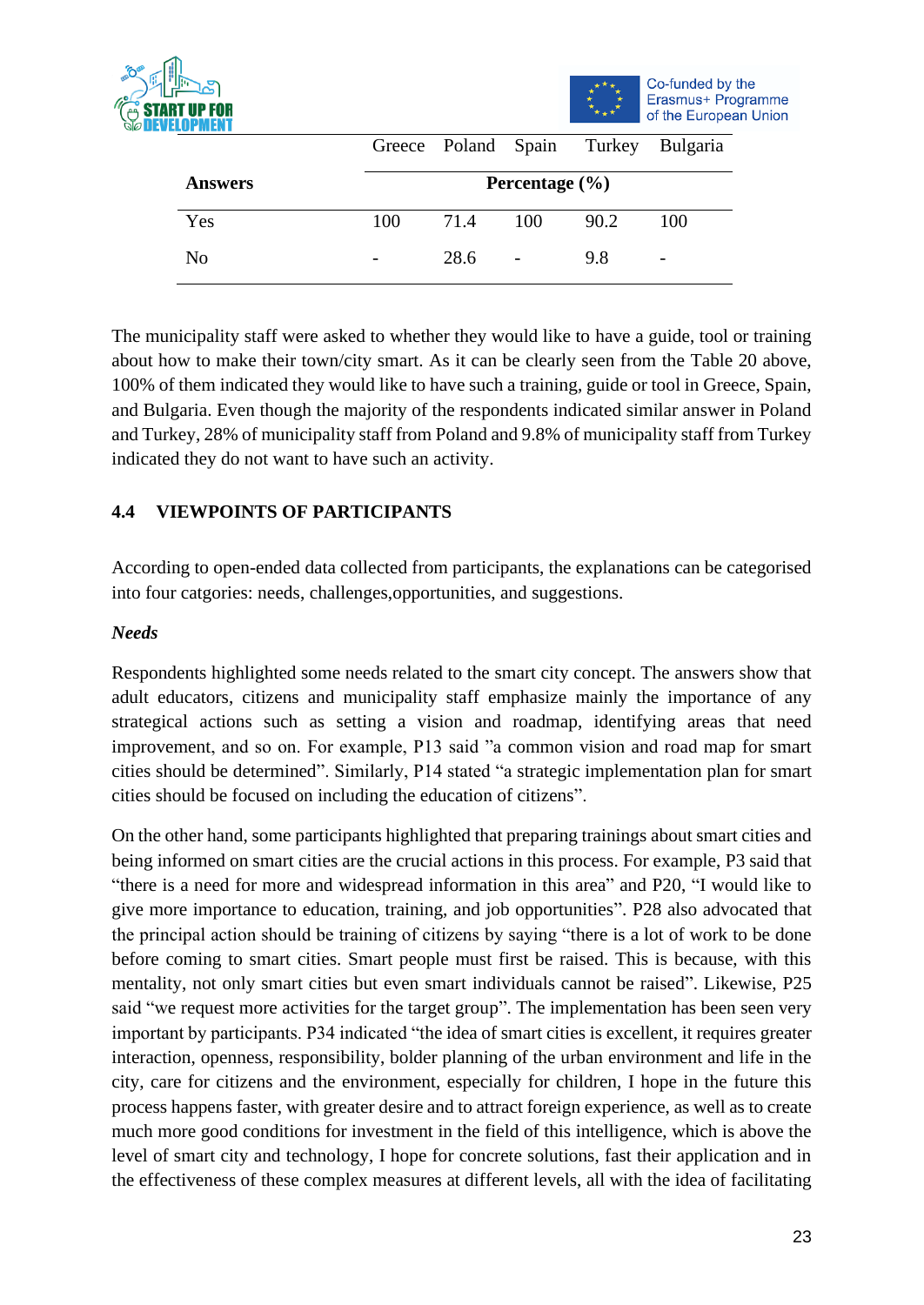



everyday life and a much better quality of life in the urban environment of the Bulgarians". Similarly, P35 said "we need not only to write strategies, but also to implement them". Some areas of smart cities have been seen much more important than others. P26 stated "I demand better education, health, transport, and job opportunities".

However, some participants indicated that although being informed and implementation are important steps to build smart cities, monitoring what has been done so far is also an important need. For example, P30 said "it will be good to have an information campaign about smart cities and initiatives related to this project. At the same time, there should be periodic updates on how the initiatives are developing". Similarly, P32 considered "greater control is needed on the part of citizens over the spending of public funds for development, including and on international projects, so that there is an incentive to invest effectively and use the tools of smart cities".

Apart from those, some participants emphasized the importance of cooperations to build smart cities. P31 stated "the concept of "smart cities" needs to be developed ad hock to include more stakeholders from different development sectors".

# *Challenges*

Respondents highlighted some needs related to the smart city concept. The answers show that adult educators, citizens and municipality staff emphasize the importance of some challenges about smart cities mainly related to the technical aspects. P1 stated "smart cities are a big challenge!"and P6 said "I personally deal with the protection of atmospheric air, IT and education activities, consulting, subsidies for RES, boiler replacement, the modernization. Sustainable development, ecological solution". P11 also indicated "in small towns the quality and speed of the Internet is terrible, almost impossible to telework. The free WI-FI 135 network is almost exclusively for the exclusive use of the Mayor, councilors and related people".

Some participants mentioned that their municipalities do not work in general, rather than in the case of smart cities. P38, for example, pulled attention "...to the question in which areas the municipality works well, I do not think that there is an area in which it works well". Likewise, P4 said "local government does little to inform the public about its plans. There is little public consultation and councilors do not engage in outreach work in their wards". Similarly, P10 indicated "the level of municipal cleanliness and the lack of civic-mindedness of the citizens damage the image of the city".

On the other hand, some participants highlighted not being informed about smart cities at the national level. For instance, P37 said "the village where I live and work ..., joined the European project SmartRural21 and by the end of January 2021 developed and sent its strategy for a smart village. We are familiar with the topic from March 2020. We work with our community. We participate in a number of online events at European level and learn about good practices of other villages in Europe. When discussing the CAP, there is a good view on the topic, but at the national level, the topic is weak or almost not covered".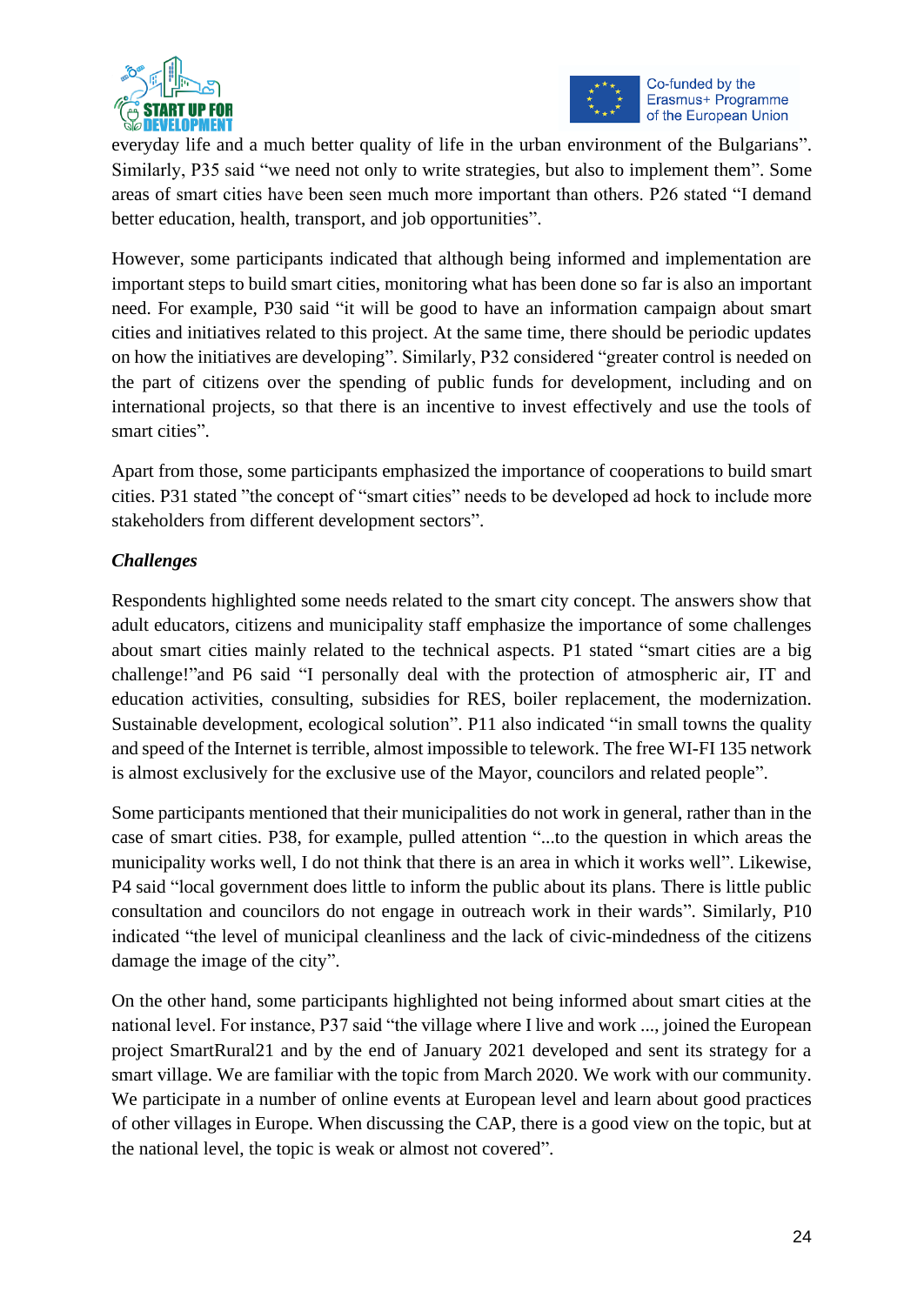



As a result, fewer respondents cite difficulties with smart cities compared to those citing opportunities, needs, and suggestions.

#### *Opportunities*

Respondents stated potential opportunities related to the smart city concept. P20 said "the rapid advancement of technological developments can be seen as an opportunity to build smart cities more easily and quickly". Similarly, P19 advocated "rather than realizing smart city applications independently from each other by municipalities, it will be more efficient to provide diversity with local, national, and international collaborations regarding these applications. While some municipalities have very nice smart city apps, some are completely unfamiliar with these apps. Highlighting good practice examples can increase the impact". Technological developments are seen as both a goal and a tool for smart cities. P21, in the same vein, stated "smart cities are inevitable. Technological advances make this necessary".

Some participants see smart city applications as an opportunity, as all segments of the society can be included. P9 advocated that "it would be good to involve youth in entrepreneurship related to technology, green energy and sustainable economic development".

#### *Suggestions*

Participants mentioned some suggestions related to the smart city concept. Some of these suggestions are to focus more on smart city applications in specific areas, while some of them are roadmap creation, vision determination, strategic plan creation and the like, which were previously mentioned as a need. First of all, it is significant to mention that many participants see smart cities as the application of the future. For instance, P7 said "to improve is to invest in the quality of the future". In terms of the strategical actions respondents emphasize the importance of taking consideration of green side of smart cities. P12 advocated that "the smart city/rural concept must become the working methodology for the local administration". Moreover, P22 stated that "by applying more environmentally friendly and humanitarian approaches, it is necessary to reach all members of the society and produce projects that ensure their participation". P23, in a similar way, said that "municipalities, like other public institutions, should be governed by official, supra-political, policies and actions in accordance with local government legislation". Likewise, P24 advocated that "urbanization must be planned, and afforestation must be mandatory in all residences, such as fire escapes. The perimeter of the buildings is in a concrete pile. A solution must be found for this. There should be no garbage in the places, the public should be made aware, and sanctions should be imposed on those who throw garbage when necessary. These improvements should be a priority in the transition to smart cities". Additionally, P33 highlighted that "the concept of smart cities should be part of the strategic planning of the municipality of [cities] to sign an action plan and implementation as a mandatory condition for development, which should be managed consistently". P27 mentioned giving importance to some spesific areas by saying "recycling studies should be more effective".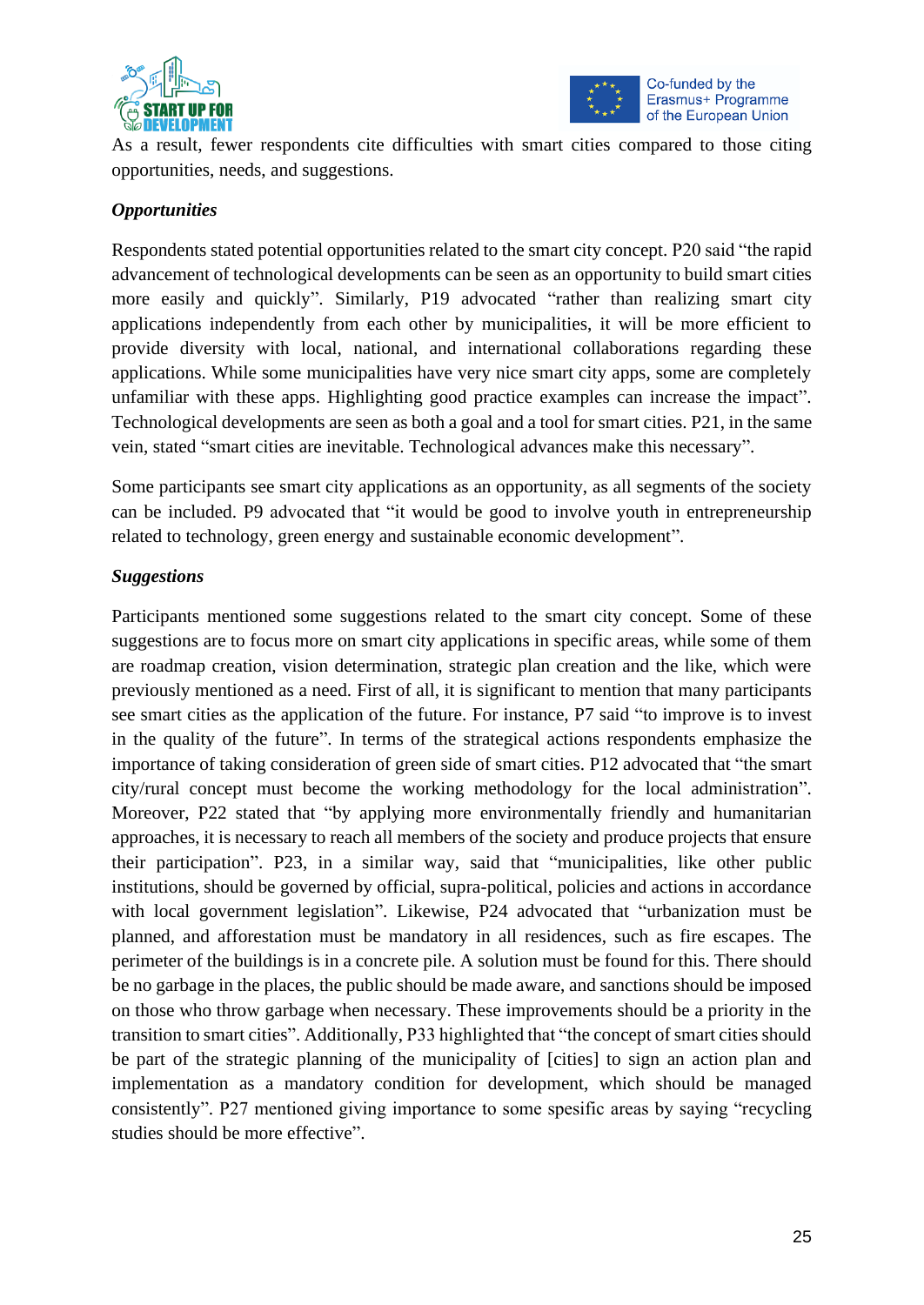



# **5 CONCLUSIONS & SUGGESTIONS**

In the face of population growth, rising rates of urbanization, and rapidly depleting resources, creating urban solutions with the help of developing technologies and creating sustainable cities of all sizes made it necessary to develop smart approaches and brought about the idea of "smarting the cities". The approach that includes these dynamics is named as "Smart City".

The concept stands out with its claims of inclusiveness and integrity in many newly established cities, as well as the implementations it envisages in the existing urban fabric among other city visions. Smart cities use their limited resources more effectively and efficiently, invest in information and communication technologies to produce smart solutions, save as a result of investments, thus restructure the service and life quality they provide with a holistic spatial planning process, which is left in nature. cities that reduce their carbon footprint and invest in innovation and sustainable development while doing all these.

The concept of smart city has emerged within the framework of the problematic of how technological developments and innovations can be transferred to the city on the axis of human and life by adopting many principles that are based on city visions, as well as the approaches that emerged in the 1990s. Basically, it reflects the idea that smart infrastructures create smart spaces and communities by adopting developing information and communication technologies as the most important tool, thus providing high efficiency for humans and nature. In this respect, the concept of smart city brings together with the approaches that emerged after 1990 and focused on a single point, as well as a comprehensive, participatory understanding and holistic and dense settlement elements.

The cities of the future have faced with the population growth, environmental problems, the state of urban waste, the gradual decrease of resources, as well as the changing social structure with the advancement of information technologies. This situation has provided an environment for various researches to reveal smart cities. It will be possible to claim that a sustainable smart city when the applications in line with this concept, which is perceived as predominantly technology-oriented, are integrated with social areas complementary.

Smart cities, which focus on developing information technologies, reflect the idea of creating formations that will produce solutions for both natural and built environmental problems. Although these problems may seem like a disadvantage, they can also be considered as an opportunity to come up with creative strategic solutions in the resource of rapidly developing technologies. On the other hand, the concept of smart city is related to the social and political dimension, where it is planned to include not only the use of information and communication technologies in the urban space, but also management and policy issues, and mutual cooperation in the axis of stakeholder diversity.

In this direction, there are many international organizations, think tanks and initiatives to create and shape smart city policies and contribute to the development of cities with this perspective, and their number is increasing day by day. This is why the issue of smart cities is handled under the EU Erasmus + program within the scope of this project.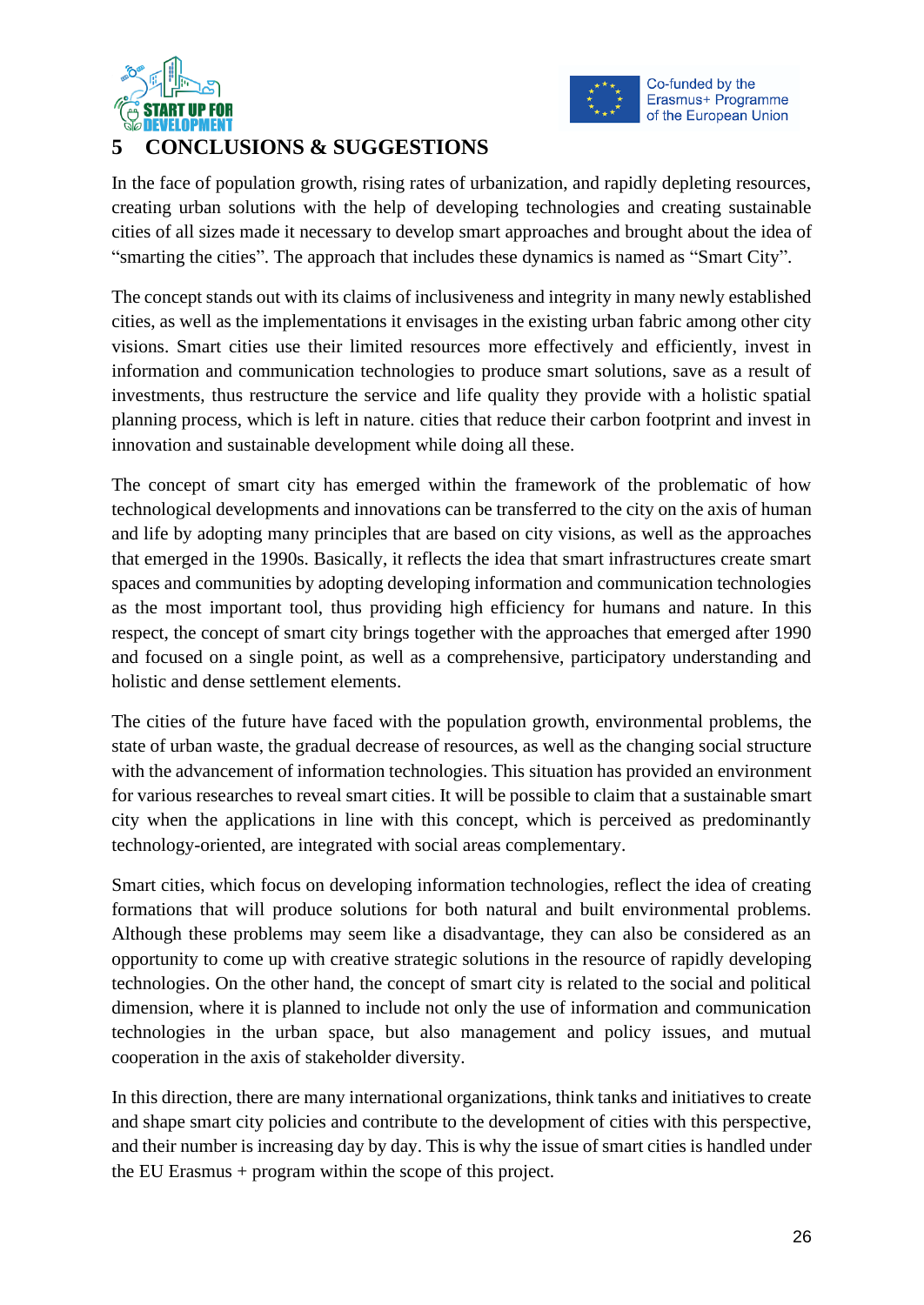



According to findings of this research, some elements such as health care, transportation, employment, economic development, recycling, and social services in the smart city concept has been given much more importance than the others. It can be considered that citizens, adult educators, and even municipality staff are not familiar with the smart city concept. Nevertheless, almost they all would like to have a training on this concept. When municipality staff were asked about the areas to improve, it was found quite different with the areas adult educators and citizens indicated. Therefore, it can be stated that there should be a network between local governments and citizens in order to balance the supply and demand in terms of activities on smart cities.

# **References**

Abella, A., Criado, M. O. U., & Heredero, C. D. P. (2015). *Information Resue In Smart Cities' Ecosytem*. Accessed from: https://www.researchgate.net/profile/ Alberto\_ Abella /publication/285549882\_Information\_reuse\_in\_smart\_cities'\_ecosystems/links/580a8eb608a ecba934f96760.pdf.

Brunn, D., S., Ghose, R., & Graham, M. (2012). *Cities Of The Future, Digital Technology And The City*. Brunn, D., S., Mitchell, H., M., Ziegler, D., J. (Editors). Cities Of The World: World Regional Urban Development, Plymouth: Rowman & Littlefield Publishers, s. 577-590.

Bowden, R. (2004). *Sustainable World Cities*, Farmington Hills: KidHaven Press.

Castells, M., Fernandez, M., Qui., & Sey, A. (2007). *Mobile Communication and Society: A Global Perpective*, London: The Mit Press.

Castells, M. (2013). *İsyan ve Umut Ağları İnternet Çağında Toplumsal Hareketler*, (çev. E, Kılıç). İstanbul: Koç University Publishing 36.

Gensollen, M. (2007*). Information Goods And Online Communities*. Brousseau, E., Curien, N. (Editors). Internet And Digital Economics Principles, Methods And Applications, London: Cambridge University Press. s. 173-200.

Hall, R., E. (2000). *The Vision Of A Smart City*. In: Procs of the 2nd Intl life extension technology workshop. Accessed from: https://www.osti.gov/ scitech/servlets/purl/773961.

Madakam, S., & Ramasmawy, R. (2014). *Smart Cities - Six Dimensions*. Accessed from: https://www.researchgate.net/profile/Somayya\_Madakam3/publication/289868190\_Smart\_Ci ties Six Dimensions A Scholarstical Articles Review/links/569338ba08ae0f920dcda85d/ Smart-Cities-Six-Dimensions-AScholarstical-Articles-Review.pdf.

Mauricio, B., Marcia, C., Silvia, B., Cristina, D. L., & Marcelo, F. (2016). *The Road Toward Smart Cities: Migrating From Traditional City Management To The Smart City*. Inter-American Development Bank. Accessed from: https://publications.iadb.org/bitstream/